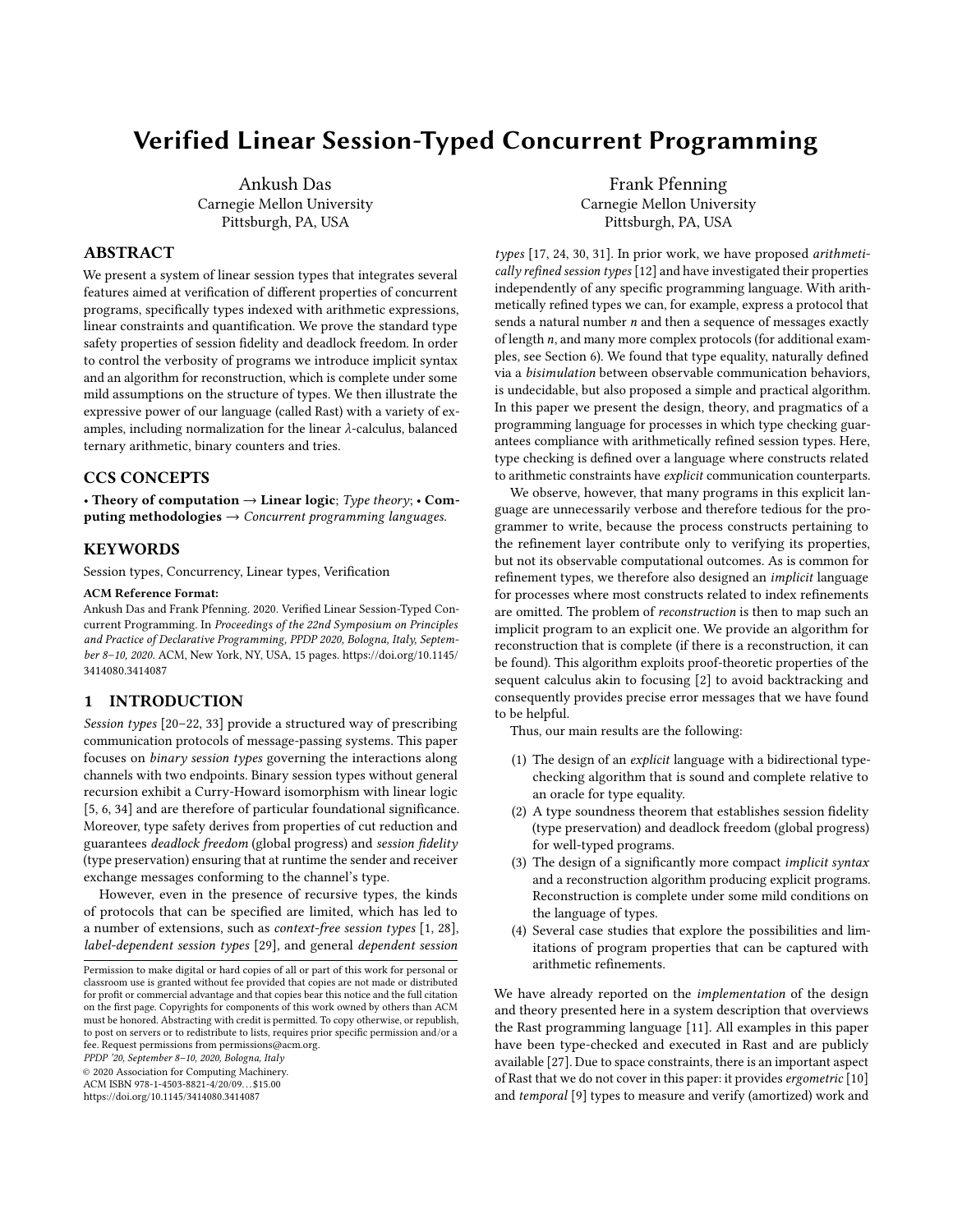PPDP '20, September 8-10, 2020, Bologna, Italy Ankush Das and Frank Pfenning

span of concurrently executing session-typed programs. The abovecited prior works manually compute and check complexity bounds at an informal metalevel. The arithmetic refinements in the Rast language allow us to internally express these bounds and, for the first time, verify them automatically.

The rest of the paper is organized as follows: Section [2](#page-1-0) overviews the Rast language with an illustrative queue data structure. Section [3](#page-2-0) formalizes the type system, semantics and type safety of Rast; Section [4](#page-6-0) presents the reconstruction algorithm. Section [5](#page-8-0) describes the implementation and Section [6](#page-9-0) highlights some interesting examples with their key properties verified in Rast. Finally, Section [7](#page-12-0) describes related work and Section [8](#page-13-10) concludes.

#### <span id="page-1-0"></span>2 OVERVIEW OF REFINED SESSION TYPES

Basic session types have limited expressivity. As a simple example, consider the session type provided by a queue data structure storing elements of type A

queue<sub>A</sub> =  $\&$ {ins : A ⊸ queue<sub>A</sub>,<br>del : ⊕{none : 1 del : ⊕{none : <sup>1</sup>, some :  $A \otimes$  queue<sub>A</sub>}}

This type describes a queue interface supporting insertion and deletion. The *external choice* operator  $\&$  dictates that the process providing this data structure accepts either one of two messages: the labels ins or del. In the case of the label ins, it then receives an element of type A denoted by the  $\sim$  operator, and then the type recurses back to queue<sub>A</sub>. On receiving a del request, the process<br>can respond with one of two labels (none or some) indicated by can respond with one of two labels (none or some), indicated by the internal choice operator ⊕. It responds with none and then terminates (indicated by 1) if the queue is empty, or with some followed by the element of type  $A$  (expressed with the  $\otimes$  operator) and recurses if the queue is nonempty. However, the simple session type does not express the conditions under which the none and some branches must be chosen, which requires tracking the length of the queue in the type.

We enhance the session type with a simple arithmetic refinement. The more precise type

queue<sub>A</sub>[n] =  $\&$ {ins : A ⊸ queue<sub>A</sub>[n + 1],<br>del : ⊕{none : ?{n = 0} 1 del : ⊕{none : ?{ $n = 0$ }. 1, some : ?{ $n > 0$ }.  $A \otimes$  queue<sub>A</sub>[ $n - 1$ ]}}

uses the index refinement  $n$  to indicate the size of the queue. In addition, the refined type uses a type constraint  $?$ { $\phi$ }. A which can be read as "there exists a proof of  $\phi$ ". Here, the process providing the queue must (conceptually) send a proof of  $n = 0$  after it sends none, and a proof of  $n > 0$  after it sends some. It is therefore constrained in its choice between the two branches based on the value of the index *n*. Because the index domain from which the propositions  $\phi$ are drawn is Presburger arithmetic and hence decidable, no proof of  $\phi$  will actually be sent, but we can nevertheless verify the constraint statically. The dual to ?{ $\phi$ }. A is the type constraint !{ $\phi$ }. A to be interpreted as "for all proofs of  $\phi$ ". The refinement type system also supports explicit quantifiers  $\exists n. A$  and  $\forall n. A$  that send and receive natural numbers, respectively. Because intrinsic properties of data structures (such as the number of elements) must be nonnegative we work over the natural numbers  $0, 1, \ldots$  rather than general integers. This includes a static validity check for types to ensure that all index refinements are nonnegative. For example, while



<span id="page-1-1"></span>

Figure 1: Inserting an element into the queue

<span id="page-1-2"></span>

Figure 2: Deleting an element from the queue

checking the validity of queue<sub>A</sub>[n], we encounter the constraint  $n > 0$  in the some branch, so we assume it and then verify that  $n > 0$  in the some branch, so we assume it and then verify that  $n - 1 \ge 0$ , ensuring the validity of queue<sub>A</sub>[ $n - 1$ ].<br>Our language design is based on two key dual m

Our language design is based on two key dual principles: the type  $?$ { $\phi$ }. A corresponds to an *assertion of*  $\phi$ , whereas the type !{ $\phi$ }. A corresponds to an *assumption of*  $\phi$ . Consequently, we introduce dual process terms: (i) assert x  $\{\phi\}$  to assert constraint  $\phi$  on channel x, and dually, (ii) assume  $x \{\phi\}$  to assume  $\phi$  on x. Following the same principle, we observe that ∃n. A requires the provider to send a natural number and  $\forall n$ . A mandates the provider to receive a natural number. Thus, we introduce (i) send x  $\{e\}$  to send an arithmetic expression e on channel x and (ii)  ${n} \leftarrow$  recv x to receive a natural number on channel  $x$  and bind it to variable  $n$ .

One parallel implementation of such a queue data structure is a sequence of elem processes, each storing an element of the queue, terminated by an empty process, representing the empty queue. Figures [1](#page-1-1) and [2](#page-1-2) describe the sequence diagrams for insertion and deletion w.r.t. this implementation of queues. In Figure [1,](#page-1-1) the initial queue (of size 1) consists of an empty process that provides along  $c_1$ : queue<sub>A</sub>[0] (indicated by  $\bullet$  between *empty* and  $c_1$ ) and does not use<br>any channels, and an *elem* process that uses  $c_1$ ; queue, [0], and an any channels, and an *elem* process that uses  $c_1$ : queue<sub>A</sub>[0], and an element of type A (not shown) and *provides*  $c_2$ : queue  $\sqrt{11}$ . The ins element of type A (not shown) and *provides*  $c_2$ : queue<sub>A</sub>[1]. The ins message is first received on  $c_2$ , then passed on to  $c_1$ , which spawns a new *empty* process offering on  $c_0$ : queue<sub>A</sub>[0]. The original process<br>offering on  $c_1$ , then transitions to *elem*. In Figure 2, the **del** message offering on  $c_1$  then transitions to *elem*. In Figure [2,](#page-1-2) the del message is received on  $c_2$ , which replies with the some label and an element  $x_2$  stored inside (not shown) the offering elem process. The process then terminates by *forwarding* channel  $c_2$  onto  $c_1$ . As demonstrated by Figures [1](#page-1-1) and [2,](#page-1-2) insertions take place at the tail of the queue while deletions occur at the head of the queue.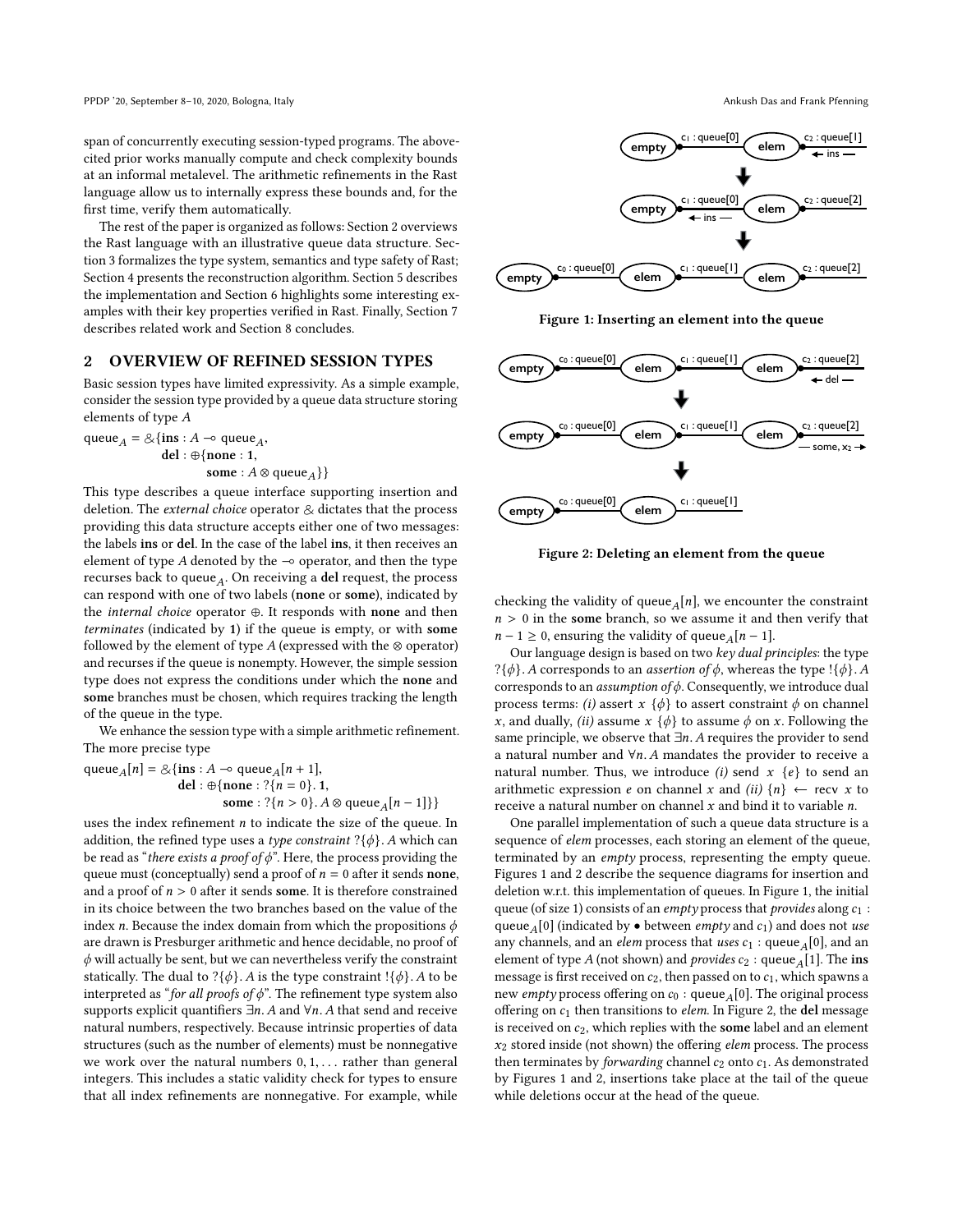<span id="page-2-7"></span><span id="page-2-5"></span><span id="page-2-4"></span><span id="page-2-3"></span><span id="page-2-2"></span><span id="page-2-1"></span>1:  $\cdot \vdash empty :: (s : queue_A[0])$ <br>2.  $s \leftarrow empty =$ 2:  $s \leftarrow \text{empty} =$ 3: case s ( 4:  $\text{ins} \Rightarrow x \leftarrow \text{recv} s$ ; <br>5:  $e \leftarrow \text{empty};$  <br>  $\% (x : A) \left( e : \text{qu}_{A}[0] \right) \vdash (s : \text{qu}_{A}[1])$ 5:  $e \leftarrow empty$ ;  $\% (x : A), (e : qu_A[0]) \leftarrow (s : qu_A[1])$ <br>6:  $s \leftarrow elem[0] \times e$  $s \leftarrow \text{elem}[0] \times e$ 7:  $|\text{del} \Rightarrow \text{s.none}$ ;  $\text{as} \times \text{c} + (\text{s} : ? \{0 = 0, 1\})$ <br>8:  $\text{as} \times \text{c} + (\text{s} : 1)$ 8: assert  $s \{0 = 0\}$ ;<br>9.  $\csc s$ 9: close s) 10:  $(x : A)$ ,  $(t : queue_A[n]) \vdash elem[n]$  ::  $(s : queue_A[n + 1])$ <br>11:  $s \leftarrow elem[n] \times t =$ 11:  $s \leftarrow elem[n] x, t =$ <br>12: case s ( case s ( 13:  $\text{ins} \Rightarrow y \leftarrow \text{recv } s$ ; 14:  $t.\text{ins}$ ;<br>15:  $\begin{array}{ccc} \text{send } t \end{array}$ 15: send t y ; % (x : A), (t : qu<sub>A</sub>[n + 1]) ⊢ (s : qu<sub>A</sub>[n + 2])<br>16:  $s \leftarrow elem[n + 1] x t$  $s \leftarrow elem[n+1] \times t$ 17:  $| \text{ del } \Rightarrow s.\text{some };$ <br>18:  $\qquad \qquad$  assert s 18: assert s { $n + 1 > 0$ };<br>19: send s x; 19: send s x ;  $\% (t : qu_A[n]) \vdash (s : qu_A[n])$ <br>20:  $s \leftrightarrow t$  $s \leftrightarrow t$ 

#### <span id="page-2-14"></span><span id="page-2-12"></span><span id="page-2-10"></span><span id="page-2-9"></span>Figure 3: Implementations for the empty and elem processes.

Formally, the *empty* process offers type queue<sub>A</sub>[0] while the m[n] process (indexed by arithmetic variable n) uses channels  $elem[n]$  process (indexed by arithmetic variable *n*) uses channels of type queue<sub>A</sub>[n] and A and offers type queue<sub>A</sub>[n + 1]. In our notation the process declarations will be written as (used channels) notation, the process declarations will be written as (used channels on the left and provided channel on the right)

$$
\begin{array}{cc}\n & +\text{empty}::(s:\text{queue}_A[0])\\
 (x:A)\ (t:\text{queue}_A[n]) & +\text{elem}[n]::(s:\text{queue}_A[n+1])\n \end{array}
$$

Figure [3](#page-2-1) presents the implementation of empty and elem processes along with their derivations on the right (type queue $\overline{A}[n]$ <br>abbreviated to qu<sub>e</sub>[n]). Upon receiving the ins label and element abbreviated to qu<sub>A</sub>[n]). Upon receiving the ins label and element  $x : A$  (line 4) the empty process spawns a new empty process (line 5)  $x : A$  (line [4\)](#page-2-2), the *empty* process spawns a new *empty* process (line [5\)](#page-2-3), binds it to channel e, and tail calls elem[0] (line [6\)](#page-2-4). On inputting the del label, the empty process takes the none branch (line [7\)](#page-2-5) since it stores no elements. Therefore, it needs to send a proof of  $n = 0$ , and since it provides queue<sub>A</sub>[0], it sends the trivial proof of  $0 = 0$ <br>(line 8) and closes the channel terminating communication (line 9) (line [8\)](#page-2-6), and closes the channel terminating communication (line [9\)](#page-2-7). The *elem* process receives the ins label and element  $y : A$  (line [13\)](#page-2-8), passes on these two messages on the tail  $t$  (lines [14,](#page-2-9)[15\)](#page-2-10), and recurses with  $elem[n + 1]$  (line [16\)](#page-2-11). The type expected by  $elem[n + 1]$  indeed matches the type of the input and output channels, as confirmed by the process declaration. On receiving the del label, the elem process replies with the some label (line [17\)](#page-2-12) and the proof of  $n + 1 > 0$ (line [18\)](#page-2-13), again trivial since  $n$  is a natural number. It terminates with forwarding  $s$  along  $t$  (line [20\)](#page-2-14). This forwarding is valid since the types of  $s$  and  $t$  exactly match as described by the id rule in Section [3.1](#page-3-0) (corresponds to identity). The programmer is not burdened with writing the asserts (in blue) as they are automatically inserted by our reconstruction algorithm (Section [4\)](#page-6-0).

At runtime, each arithmetic proposition will be closed, so if it has no quantifiers it can simply be evaluated. In the presence of quantifiers, a decision procedure for Presburger arithmetic can be

applied dynamically (if desired, or if a provider or client may not be trusted), but no actual proof object needs to be transmitted.

An interesting corner case would be, say, if a process with one element ( $n = 1$ ) responded with none to the del request. It would have to follow up with a proof that  $1 = 0$ , which is of course impossible. Therefore, our refinements guarantee that no further communication along this channel could take place.

#### <span id="page-2-6"></span><span id="page-2-0"></span>3 BASIC AND REFINED SESSION TYPES

<span id="page-2-8"></span>This section presents the basic system of session types and its arithmetic refinement along with corresponding process terms and typing rules. The underlying base system of session types is derived from a Curry-Howard interpretation [\[5,](#page-13-1) [6\]](#page-13-2) of intuitionistic linear logic [\[16\]](#page-13-11). The key idea is that an intuitionistic linear sequent  $A_1, A_2, \ldots, A_n \vdash A$  is interpreted as the interface to a process expression P. We label each of the antecedents with a channel name  $\hat{x}_i$  and the succedent with channel name z. The  $x_i$ 's are channels used by  $P$  and  $z$  is the channel provided by  $P$ .

$$
x_1 : A_1, x_2 : A_2, ..., x_n : A_n \vdash P :: (z : C)
$$

<span id="page-2-13"></span><span id="page-2-11"></span>The resulting judgment formally states that process  $P$  provides a service of session type  $C$  along channel  $z$ , while using the services of session types  $A_1, \ldots, A_n$  provided along channels  $x_1, \ldots, x_n$ respectively. We abbreviate the antecedent of the sequent by ∆.

In addition to the type constructors arising from the connectives of intuitionistic linear logic (⊕,  $\&$ , ⊗, 1 ⊸), we have type names, indexed by a sequence of arithmetic expressions  $V[\overline{e}]$ , existential and universal quantification over natural numbers ( $\exists n.A, \forall n.A$ ) and existential and universal constraints  $(?\{\phi\}$ . A,  $\{\phi\}$ . A). We write  $i$  for constant and  $n$  for variable natural numbers.

| <b>Types</b>  |  | $A, B ::= \oplus \{\ell : A_{\ell}\}_{\ell \in I} \mid \& \{\ell : A_{\ell}\}_{\ell \in I}$<br>$A \otimes B \mid A \multimap B \mid 1 \mid V[\overline{e}]$<br>$?\{\phi\}.A \mid \{\phi\}.A \mid \exists n.A \mid \forall n.A$                                                                                          |
|---------------|--|-------------------------------------------------------------------------------------------------------------------------------------------------------------------------------------------------------------------------------------------------------------------------------------------------------------------------|
| Arith. Exps.  |  | $e ::= i   e + e   e - e   i \times e   n$                                                                                                                                                                                                                                                                              |
| Arith. Props. |  | $\phi$ ::= $e = e \mid e > e \mid \top \mid \bot \mid \phi \wedge \phi$<br>$\phi \vee \phi \mid \neg \phi \mid \exists n. \phi \mid \forall n. \phi$                                                                                                                                                                    |
| Procs         |  | $P, Q$ ::= $x.k$ ; $P   \text{case } x (l \Rightarrow P)_{l \in L}$<br>send x y ; $P \mid y \leftarrow$ recv x ; P<br>close $x \mid$ wait $x : P$<br>$x \leftrightarrow y \mid x \leftarrow f y$ ; P<br>assert $x \{\phi\}$ ; $P$   assume $x \{\phi\}$ ; $P$<br>send $x \{e\}$ ; $P   \{n\} \leftarrow$ recv $x$ ; $P$ |

Our implementation does not support type polymorphism but it is convenient in some of the examples. We therefore allow definitions such as queue<sub>A</sub>[n] = ... and interpret them as a family of definitions one for each possible type A definitions, one for each possible type A.

The typing judgment has the form of a sequent

$$
\mathcal{V} \; ; \; C \; ; \; \Delta \vdash_{\Sigma} P :: (x : A)
$$

where  $\mathcal V$  are index variables n,  $\mathcal C$  are constraints over these variables expressed as a single proposition, ∆ are the linear antecedents  $x_i$ :  $A_i$ ,  $\overline{P}$  is a process expression, and  $x : A$  is the linear succedent. We propose and maintain that the  $x_i$ 's and x are all distinct, and that all free index variables in  $C_A \overset{\circ}{P}$  and 4 are contained among that all free index variables in  $C$ ,  $\Delta$ ,  $P$ , and  $A$  are contained among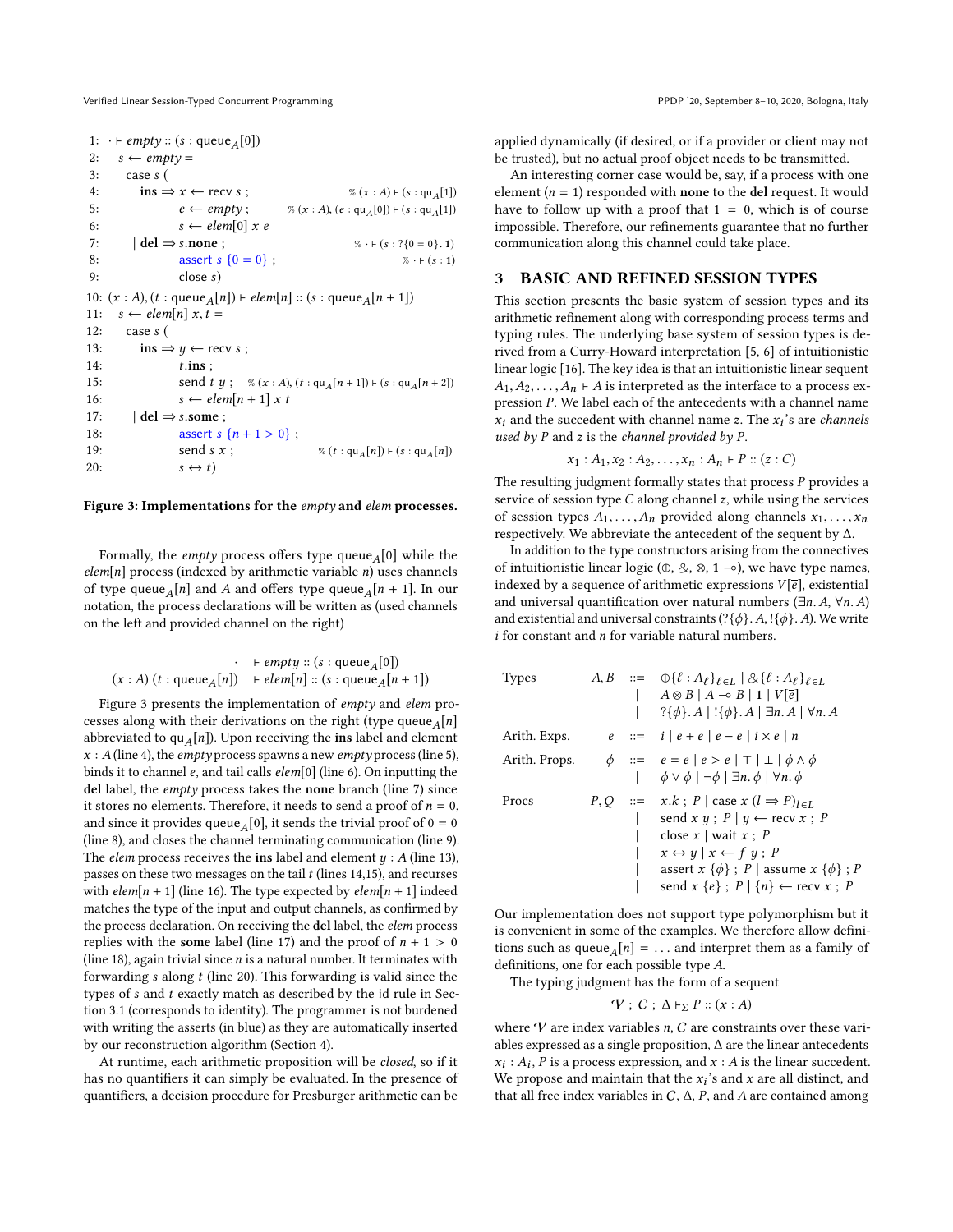<span id="page-3-1"></span>

| <b>Type</b>                                                 | Continuation | <b>Process Term</b>                                                     | Continuation                   | Description                                                                         |
|-------------------------------------------------------------|--------------|-------------------------------------------------------------------------|--------------------------------|-------------------------------------------------------------------------------------|
| $c: \bigoplus \{\ell : A_{\ell}\}_{\ell \in I}$             | $c: A_k$     | $c.k$ : $P$<br>case $c$ ( $\ell \Rightarrow Q_{\ell}$ ) $_{\ell \in L}$ | $\boldsymbol{P}$<br>$Q_k$      | provider sends label k along c<br>client receives label $k$ along $c$               |
| $c: \mathcal{Q}\{\ell : A_{\ell}\}_{\ell \in I}$ $c: A_{k}$ |              | case $c$ $(\ell \Rightarrow P_{\ell})_{\ell \in I}$<br>$c.k$ : O        | $P_{k}$<br>Q                   | provider receives label $k$ along $c$<br>client sends label $k$ along $c$           |
| $c: A \otimes B$                                            | c : B        | send $c w : P$<br>$y \leftarrow$ recv $c : Q_u$                         | $\boldsymbol{P}$<br>$Q_y[w/y]$ | provider sends channel $w : A$ along c<br>client receives channel $w : A$ along c   |
| $c: A \rightarrow B$                                        | c : B        | $y \leftarrow$ recv $c$ ; $P_u$<br>send $c w$ ; $Q$                     | $P_y[w/y]$<br>O                | provider receives channel $w : A$ along $c$<br>client sends channel $w : A$ along c |
| c:1                                                         |              | close c<br>wait $c: Q$                                                  | Q                              | provider sends <i>close</i> along c<br>client receives <i>close</i> along c         |

Table 1: Basic session types with operational description

 $\mathcal V$ . Finally,  $\Sigma$  is a fixed signature containing type and process definitions (explained in Section [3.1\)](#page-3-0) Because it is fixed, we elide it from the presentation of the rules. In addition we write  $\mathcal{V}$  ;  $C \models \phi$  for semantic entailment (proving  $\phi$  assuming C) in the constraint domain where  $\mathcal V$  contains all arithmetic variables in  $\mathcal C$  and  $\phi$ . Table [1](#page-3-1) overviews the session types their associated process terms, their continuation (both in types and terms) and operational description.

We formalize the operational semantics as a system of multiset *rewriting rules* [\[7\]](#page-13-12). We introduce semantic objects  $proc(c, P)$  and  $msg(c, M)$  which mean that process P or message M provide along channel c. A process configuration is a multiset of such objects, where any two channels provided are distinct (formally described in Section [3.3\)](#page-6-1).

### <span id="page-3-0"></span>3.1 Basic Session Types

In this subsection, we review the syntax and semantics for the basic session type operators ( $\&$ ,  $\oplus$ ,  $\otimes$ ,  $\multimap$  and 1). A summary of the corresponding process terms and intuitive explanation for semantics is provided in Table [1.](#page-3-1)

**External Choice**. The external choice type constructor  $\&\{\ell\}$ :  $A_{\ell}$ <sub> $\ell \in L$ </sub> is an *n*-ary labeled generalization of the additive conjunction  $A \& B$ . Operationally, it requires the provider of  $x : \& \{l :$  $A_{\ell}$ <sub> $\{\ell \in L\}$ </sub> to branch based on the label  $k \in L$  it receives from the client and continue to provide type  $A_k$ . The corresponding process<br>term is written as case  $x$  ( $\ell \rightarrow P_{k}$ , bually the client must send term is written as case  $x$  ( $\ell \Rightarrow P$ ) $_{\ell \in L}$ . Dually, the client must send one of the labels  $k \in L$  using the process term  $(x.k ; Q)$  where Q is the continuation.

$$
\frac{(\forall \ell \in L) \quad \mathcal{V} \; ; \; C \; ; \; \Delta \vdash P_{\ell} :: (x : A_{\ell})}{\mathcal{V} \; ; \; C \; ; \; \Delta \vdash \text{case } x \; (\ell \Rightarrow P_{\ell})_{\ell \in L} :: (x : \otimes \{\ell : A_{\ell}\}_{\ell \in L})} \; \otimes R
$$
\n
$$
\frac{(k \in L) \quad \mathcal{V} \; ; \; C \; ; \; \Delta, (x : A_{k}) \vdash Q :: (z : C)}{\mathcal{V} \; ; \; C \; ; \; \Delta, (x : \otimes \{\ell : A_{\ell}\}_{\ell \in L}) \vdash (x.k \; ; \; Q) :: (z : C)} \; \otimes L
$$

Communication is asynchronous, so that the client  $c.k$ ;  $Q$  sends a message  $k$  along  $c$  and continues as  $Q$  without waiting for it to be received. As a technical device to ensure that consecutive messages on a channel arrive in order, the sender also creates a fresh continuation channel  $c'$  so that the message  $k$  is actually represented as  $(c.k; c \leftrightarrow c')$  (read: send k along c and continue<br>along c'). When the massage k is received along c, we select branch along  $c'$ ). When the message  $k$  is received along  $c$ , we select branch k and also substitute the continuation channel  $c'$  for c. Rules  $&8,8$ and  $&C$  below describe the operational behavior of the provider and client respectively (c' fresh).

 $(\mathcal{S} \mathcal{S}) : \text{proc}(d, c, k; Q) \mapsto \text{msg}(c', c, k; c' \leftarrow c), \text{proc}(d, Q[c'/c])$  $(\&C)$ : proc(c, case c  $(\ell \Rightarrow Q_{\ell})_{\ell \in L}$ ),<br>msg(c' c k : c'  $\leftarrow$  c)  $\mapsto$  pro

 $\text{msg}(c', c.k ; c' \leftarrow c) \mapsto \text{proc}(c', Q_k[c'/c])$ 

The *internal choice* constructor  $\bigoplus \{ \ell : A_{\ell} \}_{\ell \in L}$  is the dual of external choice requiring the provider to send one of the labels  $k \in L$  that the client must branch on.

$$
\frac{(k \in L) \quad \mathcal{V} \,;\, C \,;\, \Delta \vdash P :: (x : A_k)}{\mathcal{V} \,;\, C \,;\, \Delta \vdash (x.k \,;\, P) :: (x : \oplus \{\ell : A_{\ell}\}_{\ell \in L})} \quad \oplus R
$$
\n
$$
\frac{(\forall \ell \in L) \quad \mathcal{V} \,;\, C \,;\, \Delta, (x : A_{\ell}) \vdash Q_{\ell} :: (z : C)}{\mathcal{V} \,;\, C \,;\, \Delta, (x : \oplus \{\ell : A_{\ell}\}_{\ell \in L}) \vdash \text{case } x (\ell \Rightarrow Q_{\ell})_{\ell \in L} :: (z : C)} \quad \oplus L
$$

This dual constructor reverses the role of the provider and client. The provider  $(x.k : P)$  of  $x : \bigoplus \{\ell : A_{\ell}\}_{\ell \in L}$  sends the label k along x and continues to provide  $x : A_k$ . Correspondingly, the client branches on the label received using channel  $x : A_k$  in branch  $\ell$ branches on the label received using channel  $x : A_\ell$  in branch  $\ell$ <br>with process term  $Q_\ell$ . The rules of operational semantics ( $\alpha S$ ,  $\alpha C$ ) with process term  $Q_{\ell}$ . The rules of operational semantics (⊕S, ⊕C)<br>are exact dual of 8.8 and 8.C and omitted for brevity. are exact dual of  $\& S$  and  $\& C$  and omitted for brevity.

**Channel Passing**. The tensor operator  $A \otimes B$  prescribes that the provider of  $x : A \otimes B$  sends a channel  $y$  of type  $A$  and continues to provide type B. The corresponding process term is send  $x, y$ ; P where  $P$  is the continuation. Correspondingly, its client must receives a channel using the term  $y \leftarrow$  recv  $x \cdot Q$ , binding it to variable  $y$  and continuing to execute  $Q$ .

$$
\frac{\mathcal{V}: C: \Delta \vdash P :: (x:B)}{\mathcal{V}: C: \Delta, (y:A) \vdash (\text{send } x \ y \ ; \ P) :: (x:A \otimes B)} \otimes R
$$
\n
$$
\frac{\mathcal{V}: C: \Delta, (y:A), (x:B) \vdash Q :: (z:C)}{\mathcal{V}: C: \Delta, (x:A \otimes B) \vdash (y \leftarrow \text{recv } x \ ; \ Q) :: (z:C)} \otimes L
$$

Operationally, the provider send  $c$  d ;  $P$  sends the channel  $d$  and the continuation channel  $c'$  along  $c$  as a message and continues with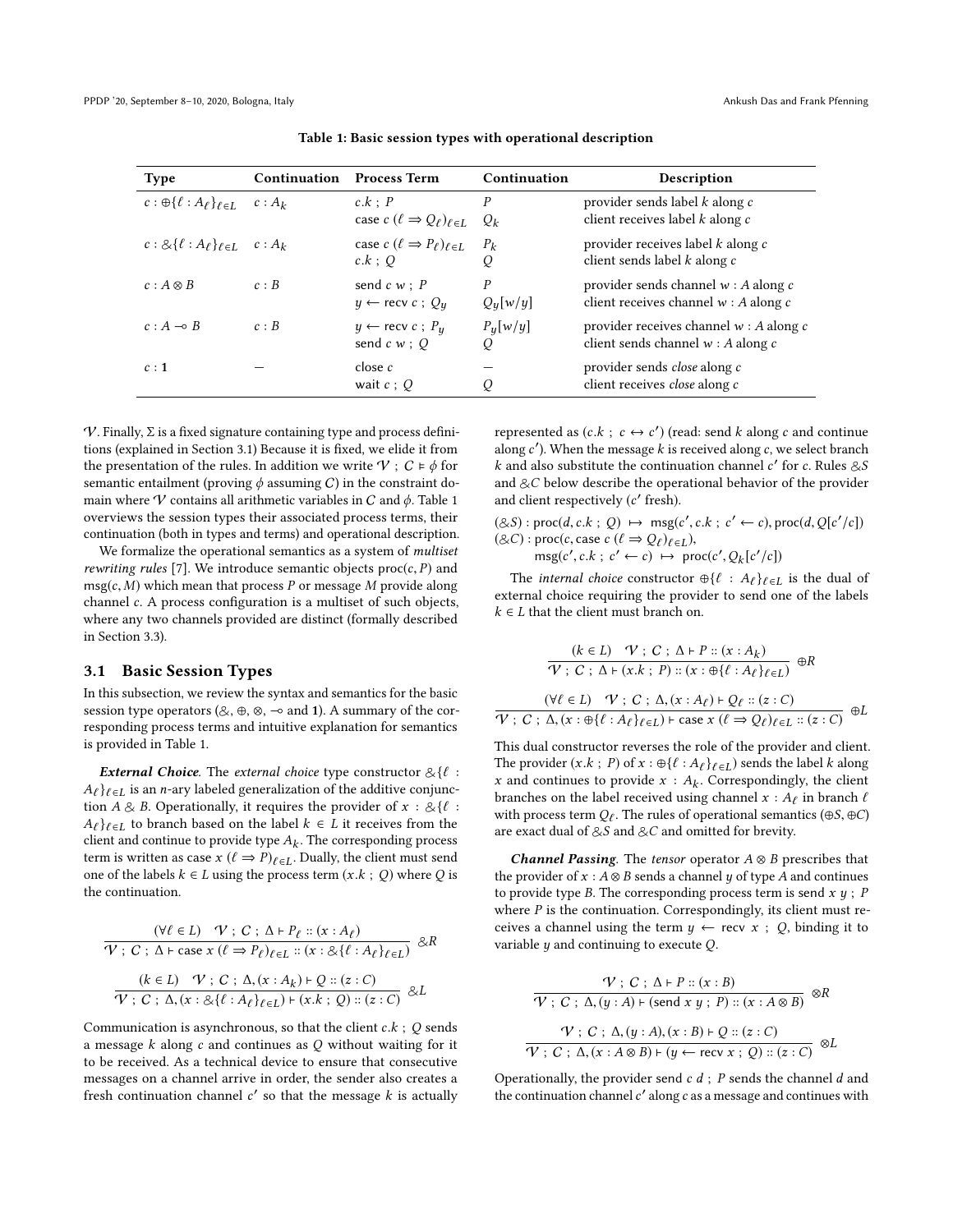executing  $P$ . The client receives the channel  $d$  and continuation channel  $c'$  and substitutes  $d$  for  $x$  and  $c'$  for  $c$ .

$$
(\otimes S)
$$
: proc(c, send c d; P)  $\mapsto$  proc(c', P[c'/c]),  
\n
$$
msg(c, send c d; c \leftarrow c')
$$
\n $(\otimes C)$ : msg(c, send c d; c \leftarrow c').  
\n
$$
rcc(e, x \leftarrow rev(c; O) \mapsto rcc(e, O[c' d(c x])
$$

 $\text{proc}(e, x \leftarrow \text{recv } c \, ; \, Q) \mapsto \text{proc}(e, Q[c', d/c, x])$ 

The dual operator  $A \rightarrow B$  allows the provider to receive a channel of type A and continue to provide type B. The client of  $A \rightarrow B$ , on the other hand, sends the channel of type A and continues to use B.

$$
\frac{\mathcal{V}: C: \Delta, (y:A) \vdash P :: (x:B)}{\mathcal{V}: C: \Delta \vdash (y \leftarrow \text{recv } x: P) :: (x:A \multimap B)} \neg R}
$$
\n
$$
\frac{\mathcal{V}: C: \Delta, (x:B) \vdash Q :: (z:C)}{\mathcal{V}: C: \Delta, (x:A \multimap B), (y:A) \vdash (\text{send } x \ y: Q) :: (z:C)} \neg L
$$

Termination. The type 1, the multiplicative unit of linear logic, indicates termination requiring that the provider send a close message followed by terminating the communication. Linearity enforces that the provider not use any channels.

$$
\overline{\mathcal{V}: C: \cdot \vdash (\text{close } x) :: (x:1)} \quad 1R
$$
\n
$$
\mathcal{V}: C: \Delta \vdash Q :: (z:C)
$$
\n
$$
\overline{\mathcal{V}: C: \Delta, (x:1) \vdash (\text{wait } x: Q) :: (z:C)} \quad 1L
$$

Operationally, the provider waits for the closing message, which has no continuation channel since the provider terminates.

 $(1S)$ : proc $(c, close c) \mapsto msg(c, close c)$  $(1C)$ : msg(c, close c), proc(d, wait c; Q)  $\mapsto$  proc(d, Q)

**Forwarding.** A process  $x \leftrightarrow y$  identifies the channels x and y so that any further communication along either  $x$  or  $y$  will be along the unified channel. Its typing rule corresponds to the logical rule of identity.

$$
\overline{\mathcal{V}: C: y: A \vdash (x \leftrightarrow y) :: (x : A)}
$$
 id

Operationally, a process  $c \leftrightarrow d$  forwards any message M that arrives on d to c and vice-versa. Since channels are used linearly, the forwarding process can then terminate, ensuring proper renaming, as exemplified in the rules below.

$$
(id^+C)
$$
: msg $(d, M)$ , proc $(c, c \leftarrow d)$   $\mapsto$  msg $(c, [c/d]M)$   
 $(id^-C)$ : proc $(c, c \leftarrow d)$ , msg $(e, M(c)) \mapsto$  msg $(e, [d/c]M(c))$   
We write  $M(c)$  to indicate that  $c$  must occur in message  $M$  ensuring

that  $M$  is the sole client of  $c$ .

*Process Definitions*. Process definitions have the form  $\Delta$  ⊢  $f[\overline{n}] = P :: (x : A)$  where f is the name of the process and P its definition. In addition,  $\overline{n}$  is a sequence of arithmetic variables that ∆, <sup>P</sup> and <sup>A</sup> can refer to. All definitions are collected in a fixed global signature Σ. For a well-formed signature, we require that  $\overline{n}$ ;  $\top$ ;  $\Delta$  ⊢ P :: (x : A) for every definition, thereby allowing definitions to be mutually recursive. A new instance of a defined process f can be spawned with the expression  $x \leftarrow f[\overline{e}]\overline{y}$ ; Q where  $\overline{y}$ is a sequence of channels matching the antecedents  $\Delta$  and  $[\bar{e}]$  is a sequence of arithmetic expression matching the variables  $[\overline{n}]$ . The

newly spawned process will use all variables in  $\overline{y}$  and provide x to the continuation Q.

$$
\frac{\overline{y':B} \vdash f[\overline{n}] = P_f :: (x':A) \in \Sigma}{\mathcal{V} : [G/\overline{n}] \qquad \mathcal{V} : C : \Delta, (x : A[\overline{e}/\overline{n}]) \vdash Q :: (z : C)} \quad \mathcal{V} : C : \Delta, \Delta' \vdash (x \leftarrow f[\overline{e}] \overline{y} : Q) :: (z : C)} \quad \text{def}
$$

The declaration of f is looked up in the signature  $\Sigma$  (first premise), and  $\bar{e}$  is substituted for  $\bar{n}$  while matching the types in  $\Lambda'$  and  $\bar{y}$ <br>(second premise). Similarly the freshly created channel x has type (second premise). Similarly, the freshly created channel  $x$  has type A from the signature with  $\bar{e}$  substituted for  $\bar{n}$ . The corresponding semantics rule also performs a similar substitution (a fresh).

$$
(\text{def}C): \text{proc}(c, x \leftarrow f[\overline{e}] \overline{d} ; Q) \mapsto
$$
  
proc(a,  $P_f[a/x, \overline{d}/y', \overline{e}/\overline{n}])$ , proc(c,  $Q[a/x])$ 

where  $\overline{y' : B} \vdash f[\overline{n}] = P_f :: (x' : A) \in \Sigma$ .<br>Sometimes a process invocation is a

Sometimes a process invocation is a tail call, written without a continuation as  $x \leftarrow f[\overline{e}] \overline{y}$ . This is a short-hand for  $x' \leftarrow$  $f[\overline{e}] \overline{y}$ ;  $x \leftrightarrow x'$  for a fresh variable x', that is, we create a fresh channel and immediately identify it with x.

Type Definitions. As our queue example already showed, session types can be defined recursively, departing from a strict Curry-Howard interpretation of linear logic, analogous to the way pure ML or Haskell depart from a pure interpretation of intuitionistic logic. For this purpose we allow (possibly mutually recursive) type definitions  $V[\overline{n}] = A$  in the signature Σ. Here,  $\overline{n}$  denotes a sequence of arithmetic variables. Again, for a well-formed signature, we require A to be *contractive* [\[15\]](#page-13-13) meaning A should not itself be a type name. Our type definitions are equirecursive so we can silently replace type names  $V[\bar{e}]$  indexed with arithmetic refinements by  $A[\overline{e}/\overline{n}]$  during type checking, and no explicit rules for recursive types are needed.

All types in a signature must be valid, formally denoted with the judgment  $V$  ;  $C \vdash A$  valid, which requires that all free arithmetic variables of C and A are contained in  $\hat{V}$ , and that for each arithmetic expression *e* in A we can prove  $\mathcal{V}'$  ;  $C' \vdash e :$  nat for the constraints  $C^{\prime}$  known at the occurrence of e (implicitly proving that  $e \ge 0$ ).

## 3.2 The Refinement Layer

We now describe quantifiers ( $\exists n. A, \forall n. A$ ) and constraints ( $?\{\phi\}$ . A,  $!\{\phi\}.$  A) [\[12\]](#page-13-5). An overview of the types, process expressions, and their operational meaning can be found in Table [2.](#page-5-0)

Quantification. The provider of  $(c : \exists n.A)$  should send a witness *i* along channel *c* and then continue as  $A[i/n]$ . The witness is specified by an arithmetic expression  $e$  which, since it must be closed at runtime, can be evaluated to a number i (following standard evaluation rules of arithmetic). From the typing perspective, we just need to check that the expression  $e$  denotes a natural number, using only the permitted variables in  $\mathcal V$ . This is represented with the auxiliary judgment  $V$  ;  $C \vdash e :$  nat (implicitly proving that  $e \geq 0$  under constraint *C*).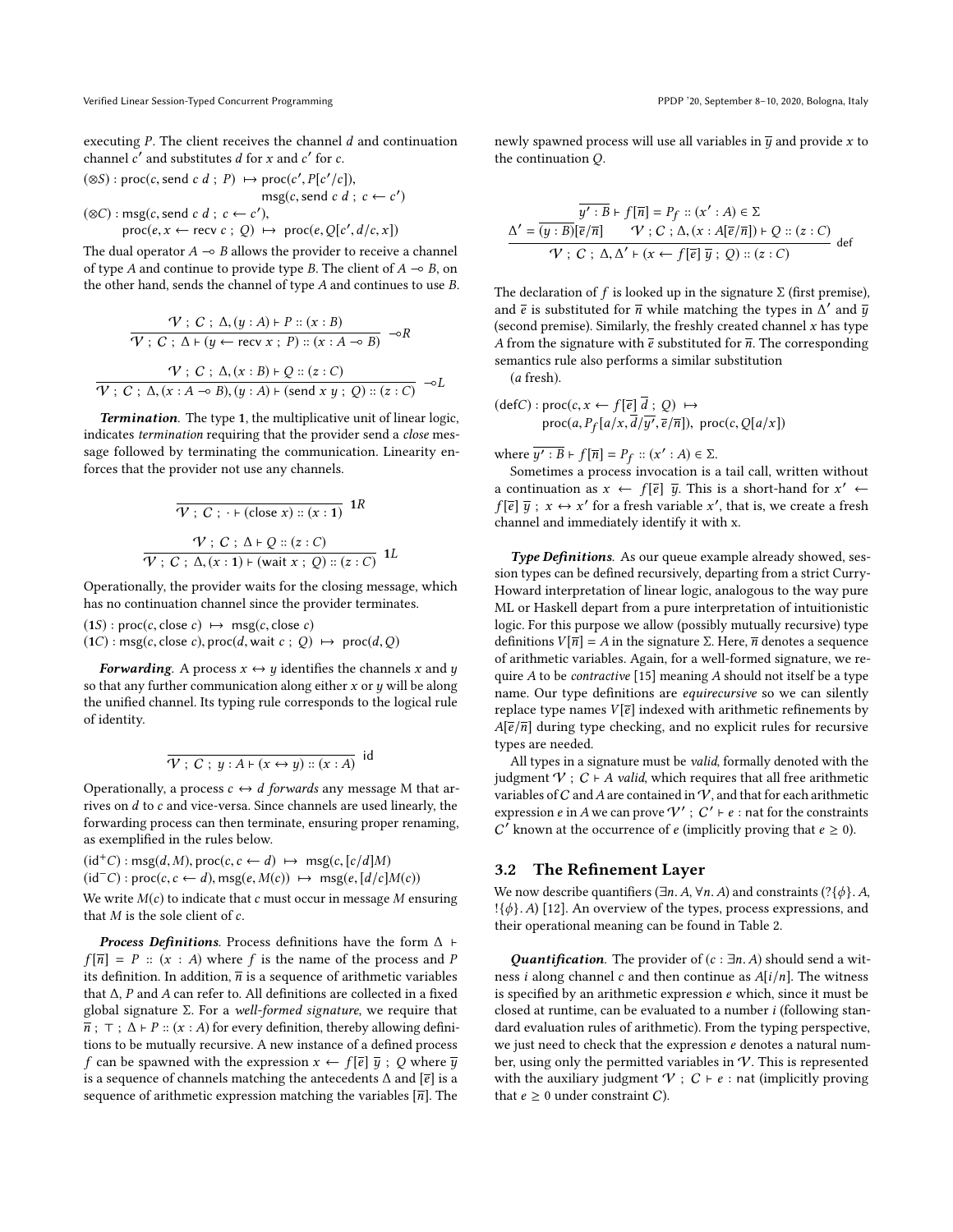<span id="page-5-0"></span>

| <b>Type</b>                   | <b>Continuation</b> | <b>Process Term</b>                                   | Continuation             | Description                                                                                                    |
|-------------------------------|---------------------|-------------------------------------------------------|--------------------------|----------------------------------------------------------------------------------------------------------------|
| $c : \exists n. A$            | c: A[i/n]           | send $c \{e\}$ ; P<br>${n} \leftarrow$ recv $c : Q$   | $\overline{P}$<br>O[i/n] | provider sends the value <i>i</i> of <i>e</i> along <i>c</i><br>client receives number <i>i</i> along <i>c</i> |
| $c: \forall n. A$             | c: A[i/n]           | $\{n\} \leftarrow$ recv $c : P$<br>send $c \{e\}$ ; Q | P[i/n]<br>O              | provider receives number <i>i</i> along <i>c</i><br>client sends value $i$ of $e$ along $c$                    |
| $c: ?\{\phi\}.A \quad c:A$    |                     | assert $c \{\phi\}$ ; P<br>assume $c \{\phi\}$ ; Q Q  | P                        | provider asserts $\phi$ on channel $c$<br>client assumes $\phi$ on c                                           |
| $c: \{\{\phi\}. A \quad c: A$ |                     | assume $c \{\phi\}$ ; P<br>assert $c \{\phi\}$ ; O    | $\overline{P}$<br>O      | provider assumes $\phi$ on channel c<br>client asserts $\phi$ on c                                             |

Table 2: Refined session types with operational description

$$
\frac{\mathcal{V}: C \vdash e : \text{nat } \mathcal{V}: C ; \Delta \vdash P :: (x : A[e/n])}{\mathcal{V}: C ; \Delta \vdash \text{send } x \{e\} ; P :: (x : \exists n.A)} \exists R
$$
\n
$$
\frac{\mathcal{V}, n : C : \Delta, (x : A) \vdash Q :: (z : C) \quad (n \text{ fresh})}{\mathcal{V}: C : \Delta, (x : \exists n.A) \vdash \{n\} \leftarrow \text{recv } x ; Q :: (z : C)} \exists L
$$

Statically, the client adds  $n$  to  $V$  to ensure that  $Q$  and  $A$  are closed w.r.t.  $V$ . Operationally, the provider sends the arithmetic expression with the continuation channel as a message that the client receives and appropriately substitutes.

 $(\exists S) : \text{proc}(c, \text{send } c \{e\} : P) \mapsto$ proc(c', P[c'/c]), msg(c, send c {e} ;  $c \leftrightarrow c'$ )  $(\exists C) : \text{msg}(c, \text{send } c \{e\}; c \leftrightarrow c'),$ <br>  $\text{prog}(d, ln) \leftarrow \text{recv}(c : O) +$ 

 $\text{proc}(d, \{n\} \leftarrow \text{recv } c \text{ ; } Q) \mapsto \text{proc}(d, Q[e/n][c'/c])$ 

The dual type  $\forall n$ . A reverses the role of the provider and client. The client sends (the value of) an arithmetic expression e which the provider receives and binds to n.

$$
\frac{\mathcal{V}, n; C; \Delta \vdash P_n :: (x : A)}{\mathcal{V}; C; \Delta \vdash \{n\} \leftarrow \text{recv } x; P_n :: (x : \forall n. A)} \forall R
$$
\n
$$
\frac{\mathcal{V}}{\mathcal{V}}; C \vdash e : \text{nat} \qquad \mathcal{V}; \Delta, (x : A[e/n]) \vdash Q :: (z : C)}{\mathcal{V}; C; \Delta, (x : \forall n. A) \vdash \text{send } x \{e\}; Q :: (z : C)} \forall L
$$

 $(\forall S) : \text{proc}(d, \text{send } c \{e\} : P) \mapsto$ 

$$
msg(c', send c \{e\}; c' \leftrightarrow c), proc(d, [c'/c]P)
$$
  
( $\forall C$ ): proc(d, {*n*}  $\leftarrow$  recv c; Q),  
msg(c', send c {*e*}; c'  $\leftrightarrow$  c)  $\mapsto$  proc(d, [*e*/*n*][*c'*/*c*]Q)

Constraints. Refined session types also allow constraints over index variables. As we have already seen in the examples, these critically govern permissible messages. From the message-passing perspective, the provider of  $(c : ?{\phi}$ . A) should send a proof of  $\phi$  along c and the client should receive such a proof. However, since the index domain is decidable and future computation cannot depend on the form of the proof (what is known in type theory as proof irrelevance) such messages are not actually exchanged. Instead, it is the provider's responsibility to ensure that  $\phi$  holds, while the client is permitted to assume that  $\phi$  is true. Therefore, and in an analogy with imperative languages, we write assert  $c \{\phi\}$ ; P for a process that *asserts*  $\phi$  for channel c and continues with P, while assume  $c \{\phi\}$ ; Q assumes  $\phi$  and continues with Q.

Thus, the typing rules for this new type constructor are

$$
\frac{\mathcal{V}: C \models \phi \quad \mathcal{V}: C; \Delta \vdash P :: (x:A)}{\mathcal{V}: C; \Delta \vdash \text{assert } x \{\phi\}; P :: (x:?\{\phi\}.A)} ?R
$$

$$
\frac{\mathcal{V}: C \land \phi: \Delta, (x:A) \vdash Q :: (z:C)}{\mathcal{V}: C: \Delta, (x:?\{\phi\}, A) \vdash \text{assume } x \{\phi\}; Q :: (z:C)} \text{ ?}L
$$

Notice how the provider must verify the truth of  $\phi$  given the currently known constraints C (the premise  $V : C \models \phi$ ), while the client assumes  $\phi$  by adding it to C.

Operationally, the provider creates a message containing the constraint that is received by the client (c' fresh).

 $(?S)$ : proc(c, assert c { $\phi$ }; P)  $\mapsto$ 

proc(c', [c'/c]P), msg(c, assert c { $\phi$ }; c  $\leftrightarrow$  c')<br>msg(c, assert c { $\phi$ } ; c  $\leftrightarrow$  c') (?C) : msg(c, assert c { $\phi$ } ; c  $\leftrightarrow$  c'),<br>proc(d assume c { $\phi$ ') : O)

proc(d, assume  $c \{\phi'\}$ ; Q)  $\mapsto \text{proc}(d, [c'/c]Q)$ 

In well-typed configurations (which arise from executing welltyped processes) the constraint  $\phi$  in these rules will always be closed and true so there is no need to check this explicitly.

The dual operator ! $\{\phi\}$ . A reverses the role of provider and client. The provider of  $x$  : !{ $\phi$ }. A may assume the truth of  $\phi$ , while the client must verify it. The dual rules are

$$
\frac{\mathcal{V}: C \land \phi: \Delta \vdash P :: (x:A)}{\mathcal{V}: C: \Delta \vdash \text{assume } x \{\phi\}: P :: (x : !\{\phi\}. A) } \quad R
$$
\n
$$
\frac{\mathcal{V}: C \models \phi \quad \mathcal{V}: C: \Delta, (x : A) \vdash Q :: (z : C)}{\mathcal{V}: C: \Delta, (x : !\{\phi\}. A) \vdash \text{assert } x \{\phi\}: Q :: (z : C) } \quad L
$$

The remaining issue is how to type-check a branch that is impossible due to unsatisfiable constraints. For example, if a client sends a del request to a provider along  $c : \mathsf{queue}_A[0]$ , the type then becomes becomes

$$
c : \oplus \{none : ?\{0=0\}.\, 1, some : ?\{0>0\}.\, A \otimes queue_A[0-1]\}
$$

c : ⊕{none : ?{0=0}. 1, some : ?{0>0}. A ⊗ queue<sub>A</sub>[0−1]}<br>The client would have to branch on the label received and then assume the constraint asserted by the provider

case c (none  $\Rightarrow$  assume c {0 = 0}; P<sub>1</sub> | some  $\Rightarrow$  assume  $c \{0 > 0\}$ ;  $P_2$ )

but what could we write for  $P_2$  in the some branch? Intuitively, computation should never get there because the provider can not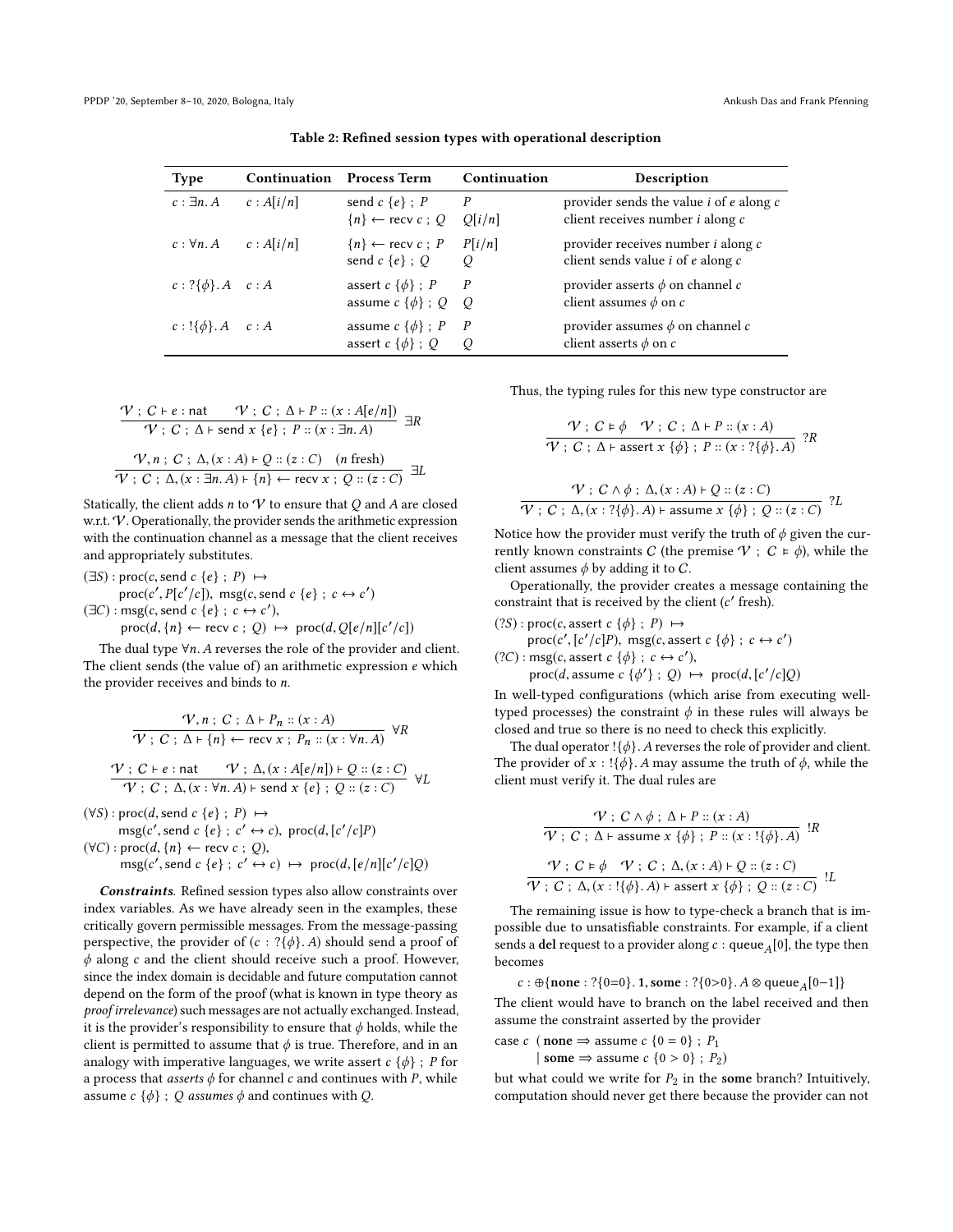<span id="page-6-2"></span>

| $\overline{\Delta \Vdash (\cdot) :: \Delta}$ emp                |  | $\frac{\Delta_1 \Vdash \mathcal{S}_1 :: \Delta_2 \qquad \Delta_2 \Vdash \mathcal{S}_2 :: \Delta_3}{\Delta_1 \Vdash (\mathcal{S}_1, \mathcal{S}_2) :: \Delta_3}$ comp |  |
|-----------------------------------------------------------------|--|----------------------------------------------------------------------------------------------------------------------------------------------------------------------|--|
| $\frac{\cdot}{\Delta \Vdash \text{proc}(x, P) :: (x : A)}$ proc |  | ∴; ⊤; ∆ + M :: (x : A)<br>$\Delta$ ⊩ msg(x, M) :: (x : A)                                                                                                            |  |

#### Figure 4: Typing rules for a configuration

assert  $0 > 0$ . Formally, we use the process expression 'impossible' to indicate that computation can never reach this spot:

case c ( none  $\Rightarrow$  assume c {0 = 0} ; P<sub>1</sub> | some  $\Rightarrow$  assume  $c$  {0 > 0} ; impossible)

In implicit syntax (see Section [4\)](#page-6-0) we could omit the some branch altogether and it would be reconstructed in the form shown above. Abstracting away from this example, the typing rule for impossibility simply checks that the constraints are indeed unsatisfiable

$$
\frac{\mathcal{V}}{\mathcal{V}}; C \in \bot
$$
\n
$$
\mathcal{V}; C; \Delta \vdash \text{impossible} :: (x : A) \text{ unsat}
$$

There is no operational rule for this scenario since in well-typed configurations the process expression 'impossible' is dead code and can never be reached.

Type Equality. At the core of an algorithm for type checking is type equality. Informally, two types are equal if they permit exactly the same communication behaviors. This is captured in the recently proposed type equality algorithm [\[12\]](#page-13-5) that takes two types as input, and attempts to create a bisimulation between them. Despite the incompleteness of the algorithm (since the problem is undecidable), we found the algorithm to be sufficient for all our examples.

#### <span id="page-6-1"></span>3.3 Type Safety

The main theorems that establish the deep connection between our refined type system and operational semantics are the usual type preservation and progress, also referred as session fidelity and deadlock freedom. At runtime, a program is represented using a set of semantic objects, i.e. processes and messages together defined as a configuration.

$$
S ::= \cdot | S, S' | \text{proc}(c, P) | \text{msg}(c, M)
$$

We say that  $proc(c, P)$  (or msg $(c, M)$ ) provide channel c. We stipulate<br>that no two distinct semantic objects provide the same channel that no two distinct semantic objects provide the same channel.

Type Preservation. A key question then is how to type configurations? We define a well-typed configuration using the judgment  $\Delta_1$  ⊩<sub>Σ</sub> S ::  $\Delta_2$  denoting that configuration S uses channels  $\Delta_1$ and provides channels  $\Delta_2$ . The rules for typing a configuration are defined in Figure [4.](#page-6-2) A configuration is always typed w.r.t. a well-formed signature Σ, requiring that all  $(i)$  all type definitions are valid and contractive, and (ii) all process definitions are well-typed. Since the signature  $\Sigma$  is fixed, we elide it from the presentation.

The rule emp defines that an empty configuration provides all the channels ∆ that it uses. The comp rule composes two configurations  $S_1$  and  $S_2$ ;  $S_1$  provides channels  $\Delta_2$  while  $S_2$  uses channels ∆2. The rule proc creates a configuration out of a single process.

<span id="page-6-3"></span>
$$
\frac{\mathcal{V}: C \models \phi \quad \mathcal{V}: C; \Delta_i \vdash P :: (x:A)}{\mathcal{V}: C; \Delta_i \vdash P :: (x:?\{\phi\}.A)} \quad ?R
$$
\n
$$
\frac{\mathcal{V}: C \land \phi: \Delta_i(x:A) \not\models Q :: (z:C)}{\mathcal{V}: C; \Delta_i(x:?\{\phi\}.A) \not\models Q :: (z:C)} \quad ?L
$$
\n
$$
\frac{\mathcal{V}: C \land \phi: \Delta_i \vdash P :: (x:A)}{\mathcal{V}: C; \Delta_i \vdash P :: (x:!\{\phi\}.A)} \quad !R
$$
\n
$$
\frac{\mathcal{V}: C \models \phi \quad \mathcal{V}: C; \Delta_i(x:A) \not\models Q :: (z:C)}{\mathcal{V}: C; \Delta_i(x:!\{\phi\}.A) \not\models Q :: (z:C)} \quad !L
$$

#### Figure 5: Implicit Typing Rules

Configurations only exist at runtime where all arithmetic expressions in process terms are closed, i.e. they do not refer to any free variables. Hence, we use  $V = \cdot$  and  $C = \top$  when typing process  $P$  (premise in proc rule). Similar to proc, the rule msg creates a configuration out of a single message (where a message is also represented as a process).

Global Progress. To state progress, we need the notion of a poised process [\[25\]](#page-14-10). A process  $proc(c, P)$  is poised if it is trying to receive a message on c. Dually, a message msg $(c, M)$  is poised if it is sending along c. A configuration is poised if every message or process in the configuration is poised. Conceptually, this means that the configuration is trying to communicate externally along one of the channels it uses or provides.

THEOREM 1 (TYPE SAFETY). For a well-typed configuration  $\Delta_1 \Vdash_{\Sigma}$  $S :: \Delta_2$ :

- (i) (Preservation) If  $S \mapsto S'$ , then  $\Delta_1 \Vdash_{\Sigma} S' :: \Delta_2$ <br>ii) (Progress) Either S is poised or  $S \mapsto S'$
- (ii) (Progress) Either S is poised, or  $S \mapsto S'$ .

PROOF. The proof of preservation proceeds by case analysis on the rules of operational semantics, applying inversion to the given typing derivation of S, and then assembling a new derivation of  $S'$ . Progress is proved by induction on the right-to-left typing of  $S$  so that either S is empty (and therefore poised) or  $S = (D, \text{proc}(c, P))$ or  $S = (D, msg(c, M))$ . By induction hypothesis, D can either take a step (and then so can  $S$ ), or  $D$  is poised. In the latter case, we analyze the cases for  $P$  and  $M$ , applying multiple steps of inversion to show that in each case either S can take a step or is poised.  $\square$ 

#### <span id="page-6-0"></span>4 CONSTRAINT RECONSTRUCTION

The process expressions introduced so far in the language follow simple syntax-directed typing rules. This means they are immediately amenable to be interpreted as an algorithm for type-checking, calling upon a decision procedure where arithmetic entailments and type equalities need to be verified. However, this requires the programmer to write a significant number of explicit process constructs pertaining to the refinement layer in their code. Relatedly, this hinders reuse: we are unable to provide multiple types to the same program so that it can be used in different contexts.

This section introduces an *implicit type system* in which the source program never contains the assume and assert expressions,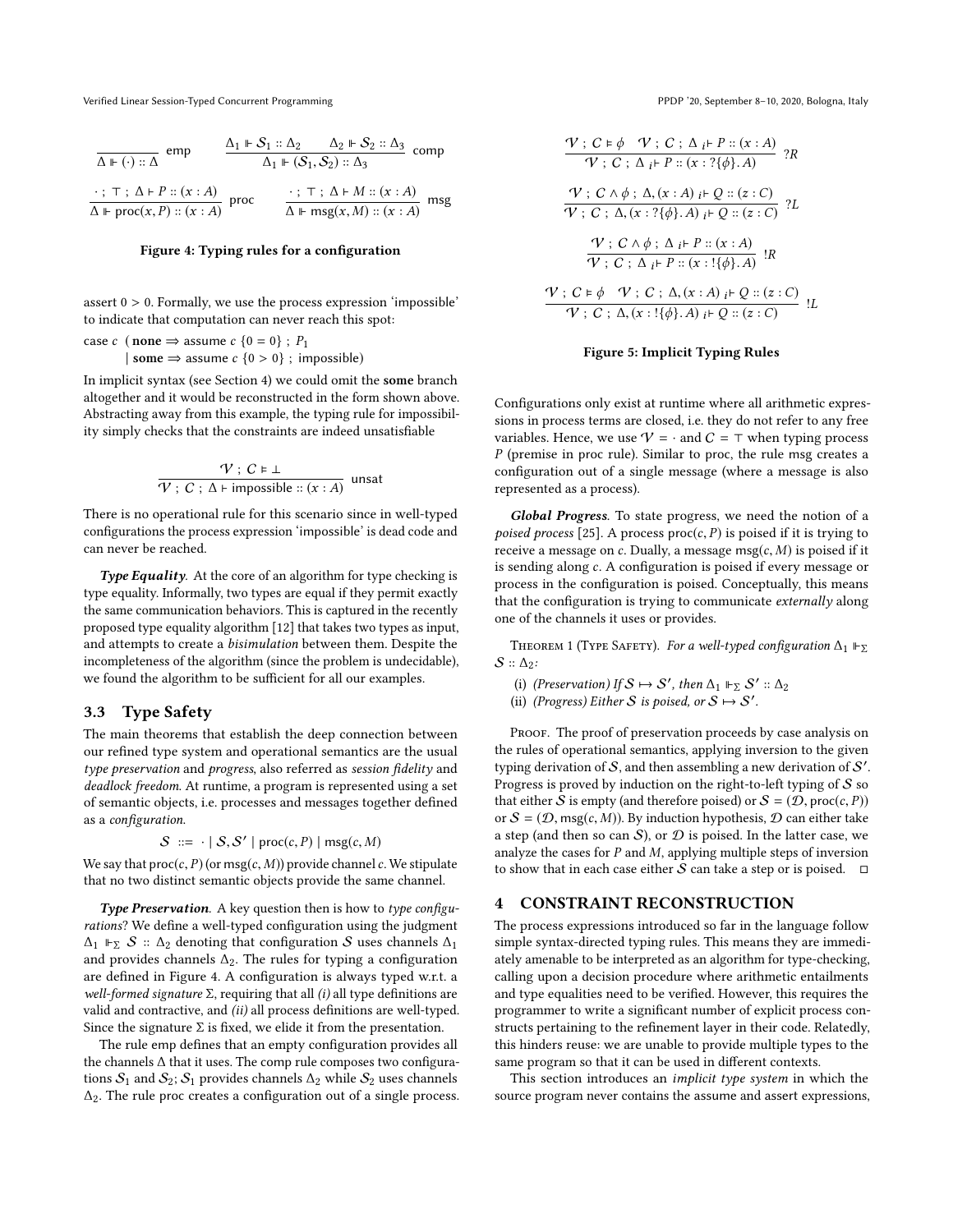i.e. constructs corresponding to proof constraints. Moreover, impossible branches may be omitted from case expressions. The missing branches and other constructs are restored by a type-directed process of reconstruction.

Interestingly, the nature of Presburger arithmetic makes full reconstruction impossible. For example, the proposition  $\forall n$ .  $\exists k$ . (*n* =  $2k \vee n = 2k+1$ ) is true but the witness for k as a Skolem function of n (namely  $\lfloor n/2 \rfloor$ ) cannot be expressed in Presburger arithmetic. Since witnesses are critical for establishing correctness of programs, we require that type quantifiers  $\forall n$ . A and  $\exists n$ . A have explicit witnesses in processes and we do not reconstruct them.

In the first phase, a case expression with a missing branch for label  $\ell$  is transformed into a branch  $\ell \Rightarrow$  impossible so that type checking later verifies that the omitted branch is indeed impossible. Then assumes and asserts are inserted according to a reconstruction algorithm described in this section.

Following branch reconstruction, the resulting process expression is checked with the implicit typing judgment  $V$ ;  $C$ ;  $\Delta_i \vdash P$  ::  $(x : A)$ . The implicit system differs from the explicit system in only one way: for the implicit constructs related to constraints (!R, !L, ?R, ?L), the process expression does not change on application of these rules. Selected typing rules are described in Figure [5](#page-6-3) and illustrate that expressions  $P$  and  $Q$  are unchanged in the premise and conclusion. For the remaining rules pertaining to base session types (Section [3.1\)](#page-3-0) and quantifiers ( $\exists R, \exists L, \forall R, \forall L$ ), no reconstruction is involved and the implicit rules exactly match the explicit rules.

The implicit rules are sound and complete with respect to the explicit system, since from an implicit typing derivation we can read off the corresponding explicit process expression and vice versa. The rules are also manifestly decidable since the types in the premise are smaller than the conclusion for all the rules presented.

However, the implicit type system is highly nondeterministic. Since the process expressions do not change on the application of implicit rules in Figure [5,](#page-6-3) they can be applied in many different orders. And each valid order corresponds to a different explicit program, intuitively changing the order in which constraints are sent and received. Thus, an implicit source program may correspond to many different explicit programs. The necessary backtracking would greatly complicate error messages and would also be exponential and severely inefficient.

To solve this problem, we introduce a novel forcing calculus which enforces an order among these implicit constructs. The core idea of this calculus is to follow the structure of each type, but within that assume should be inserted as early as possible, and assert should be inserted as late as possible. This reasoning is sound since the constraints obey a monotonicity property: if a constraint is true at a program point, it will always be true later in the program. Thus, eagerly assuming and lazily asserting constraints is sound: if a constraint can be proved now, it can be proved later. It is also complete under the mild assumption that the types can be polarized (explained below). Logically, the !R, ?<sup>L</sup> rules are invertible, and are applied eagerly while their dual rules are applied lazily.

This strategy is formally realized in the forcing calculus using the judgment  $V$ ;  $C$ ;  $\Delta$ ;  $\Omega$  ⊢  $P$  :: ( $x$  : A). The context is split into two: the linear context ∆ contains stable propositions on which the invertible left rules have been applied, while the ordered context Ω stores channels on which invertible rules can possibly still be applied to. First, we assign polarities to the type operators with implicit expressions, a notion borrowed from focusing [\[2\]](#page-13-6) with a similar function here. Type definitions are unfolded in order to determine their polarity, which is always possible since type definitions are contractive. The types that involve communication are called structural and represented by S.

$$
A^{+} := S | ? {\phi} }. A^{+}
$$
  
\n
$$
A^{-} := S | ! {\phi} }. A^{-}
$$
  
\n
$$
A := A^{+} | A^{-}
$$
  
\n
$$
S := \bigoplus \{ \ell : A \}_{\ell \in L} | \& \{ \ell : A \}_{\ell \in L} | A \otimes A | 1 | A - \circ A
$$
  
\n
$$
| \exists n. A | \forall n. A
$$

Not all types can be polarized in this manner, particularly types containing alternating proof constraints e.g.,  $\{\phi\}$ .  $\{\psi\}$ . A. When checking the validity of types before performing reconstruction we reject such types with alternating polarities. We also require that all process declarations contain only structural types at the top-level. Both these restrictions turn out to be mild in practice and can be resolved by introducing additional communications.

Thus, the ? operator is positive, while ! is negative. The structural types, denoted by S are considered neutral. In the forcing calculus, the invertible rules are applied first.

$$
\frac{\mathcal{V}: C \wedge \phi: \Delta^{-} \colon \Omega \vdash P :: (x : A^{-})}{\mathcal{V}: C : \Delta^{-} \colon \Omega \vdash P :: (x : !\{\phi\}.A^{-})} !R
$$
\n
$$
\frac{\mathcal{V}: C \wedge \phi: \Delta^{-} \colon \Omega \cdot (x : A^{+}) \vdash P :: (z : C^{+})}{\mathcal{V}: C : \Delta^{-} \colon \Omega \cdot (x : ?\{\phi\}.A^{+}) \vdash P :: (z : C^{+})} ?L
$$

If a negative type is encountered in the ordered context, it is considered stable (invertible rules applied) and moved to  $\Delta^-$ .

$$
\frac{\mathcal{V}: C: \Delta^-, (x:A^-): \Omega \vdash P :: (z:C^+)}{\mathcal{V}: C: \Delta^-, \Omega \cdot (x:A^-) \vdash P :: (z:C^+)} \text{ move}
$$

The ordered context  $\Omega$  imposes an order on the channels on which these invertible rules are applied.

Once all the invertible rules are applied, we reach a stable sequent of the form  $V$ ;  $C$ ;  $\Delta^-$ ;  $\cdot$   $\vdash$   $P$  ::  $(\hat{x}: A^+)$ , i.e., the ordered context<br>is empty and the provided type  $A^+$  is positive. A stable sequent is empty and the provided type  $A^+$  is positive. A stable sequent implies that all constraints have been received. We send a constraint lazily, i.e., just before communicating on that channel. We realize this by forcing the channel just before communicating on it. As an example, while sending (or receiving) a label on channel  $x$ , we force it effectively sending any pending constraints.

$$
\frac{\mathcal{V}: C: \Delta^{-}: + x.k : P :: [x : A^{+}]}{\mathcal{V}: C: \Delta^{-}: + x.k : P :: (x : A^{+})} \oplus F_R
$$
\n
$$
\frac{\mathcal{V}: C: \Delta, [x : A^{-}]: + \text{case } x \ (\ell \Rightarrow Q_{\ell})_{\ell \in L} :: (z : C^{+})}{\mathcal{V}: C: \Delta, (x : A^{-}): + \text{case } x \ (\ell \Rightarrow Q_{\ell})_{\ell \in L} :: (z : C^{+})} \oplus F_L
$$

The square brackets [·] indicates that the channel is forced, indicating that a communication is about to happen on it. If there are assert constructs pending on the forced channel, they are applied now.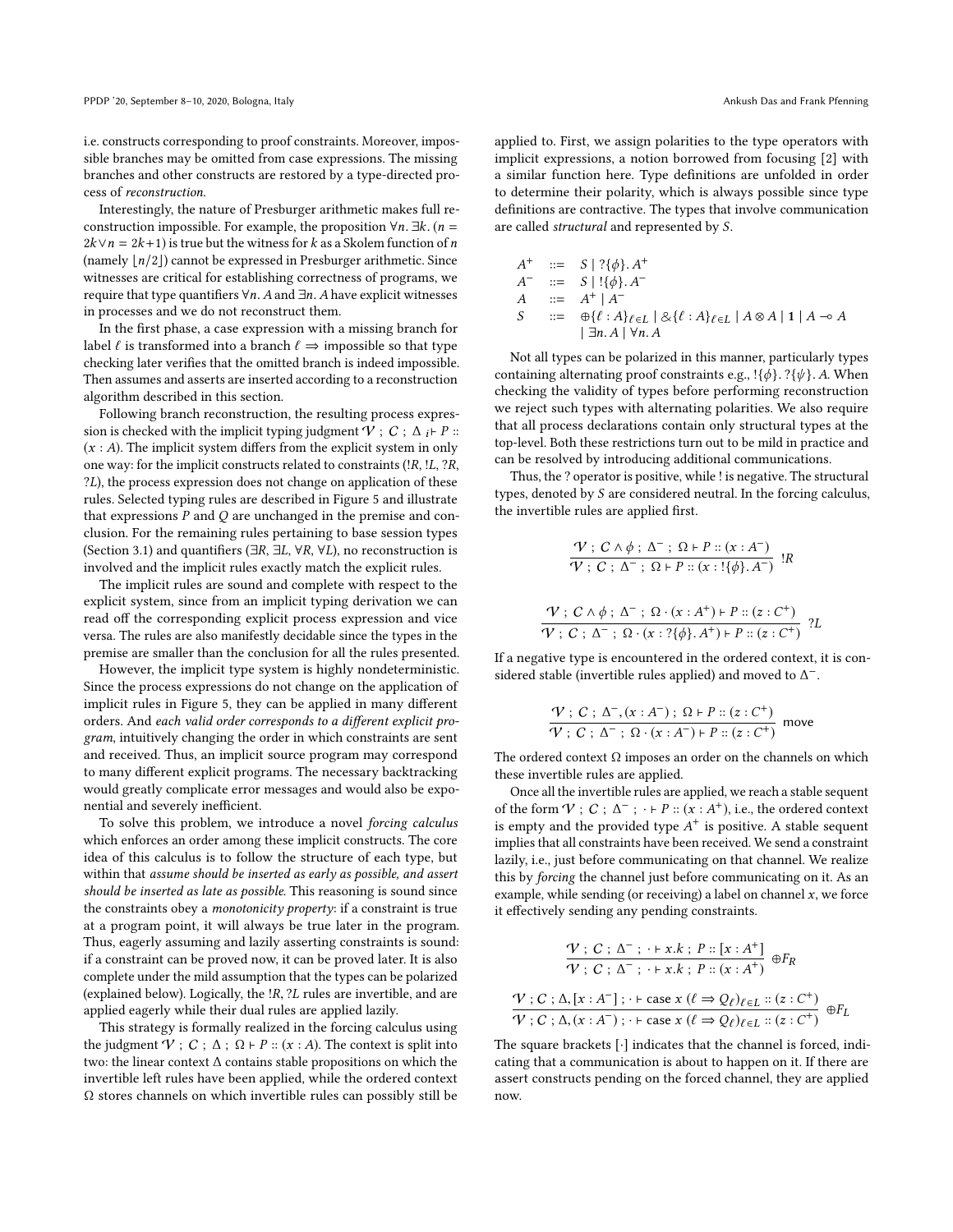$$
\frac{\mathcal{V}: C \models \phi \qquad \mathcal{V}: C \; ; \; \Delta^{-} \; ; \; \cdot \vdash P :: [x : A^{+}] \; }{\mathcal{V}: C \; ; \; \Delta^{-} \; ; \; \cdot \vdash P :: [x : ?\{\phi\}.A^{+}] \; } \; ?R
$$
\n
$$
\frac{\mathcal{V}: C \models \phi \qquad \mathcal{V}: C \; ; \; \Delta^{-}, [x : A^{-}] \; ; \; \cdot \vdash P :: (z : C^{+}) \; }{\mathcal{V}: C \; ; \; \Delta^{-}, [x : !\{\phi\}.A^{-}] \; ; \; \cdot \vdash P :: (z : C^{+}) \; } \; !L
$$

Finally, if a forced channel has a structural type, we apply the corresponding structural rule and lose the forcing. Again, as an example, we consider the internal choice operator.

$$
\frac{(k \in L) \quad \mathcal{V} \; ; \; C \; ; \; \Delta^{-} \; ; \; \cdot \vdash P :: (x : A_k)}{\mathcal{V} \; ; \; C \; ; \; \Delta^{-} \; ; \; \cdot \vdash (x.k; \; P) :: [x : \oplus \{\ell : A_{\ell}\}_{\ell \in L}]} \; \oplus R_k
$$
\n
$$
\frac{(\forall \ell \in L) \quad \mathcal{V} \; ; \; C \; ; \; \Delta \; ; \; (x : A_{\ell}) \vdash Q_{\ell} :: (z : C^{+})}{\mathcal{V} \; ; \; C \; ; \; \Delta, [x : \oplus \{\ell : A_{\ell}\}] \; ; \; \cdot \vdash \text{case } x \; (\ell \Rightarrow Q_{\ell}) :: (z : C^{+})} \; \oplus L
$$

In either case, applying the structural rule creates a possibly unstable sequent, thereby restarting the inversion phase.

Remarkably, the forcing calculus is sound and complete with respect to the implicit type system, assuming types can be polarized. Since every rule in the forcing calculus is also present in the implicit system, it is trivially sound. Moreover, applying assume eagerly, and assert lazily also turns out to be complete due to the monotonicity property of constraints.

<span id="page-8-1"></span>Theorem 2 (Soundness and Completeness). For (valid) polarized types A and contexts  $\Delta$  we have:

(1) If  $V$ ; C;  $\Delta_i \vdash P :: (x : A)$ , then  $V$ ; C;  $\cdot$ ;  $\Delta \vdash P :: (x : A)$ . (2) If  $V$ ; C;  $\cdot$ ;  $\Delta \vdash P :: (x : A)$ , then  $V$ ; C;  $\Delta_i \vdash P :: (x : A)$ .

PROOF. Part (1) of Theorem [2](#page-8-1) corresponds to soundness. The proof of soundness follows by induction on the implicit typing judgment. Intuitively, soundness follows from the simple observation that every rule in the forcing calculus is also valid in the implicit typing judgment. Theorem [2](#page-8-1) part (2) corresponds to completeness whose proof proceeds by induction on the forcing judgment. The proof relies on two key lemmas: (i) the rules !R and ?L are invertible, and (ii) if  $V$ ; C;  $\Delta^-$ ;  $\Omega \vdash (x : A^+)$  and  $V$ ;  $C \models \phi$ , then<br> $V \cdot C \cdot \Delta^- \cdot O \models (x : 2161 \, 4^+)$  i.e. asserting a constraint  $\phi$  on a  $V$ ;  $C$ ;  $\Delta^-$ ;  $\Omega \vdash (x : ?\{\phi\}, A^+)$ , i.e. asserting a constraint  $\phi$  on a channel can be done at any program point where  $\phi$  holds assuming channel can be done at any program point where  $\phi$  holds assuming C, and thus, can be delayed.  $\Box$ 

If a process is well-typed in the implicit system, it is well-typed using the forcing calculus. Once the typing derivation, i.e., ordering of the typing rules is fixed by the forcing calculus, a unique explicit program is constructed by applying the explicit typing rules to the derivation. Thus, if a reconstruction is possible, the forcing calculus will find it! We use this calculus to reconstruct the explicit program, which is then typechecked using the explicit typing system.

#### <span id="page-8-0"></span>5 IMPLEMENTATION

We have implemented a prototype for the language in Standard ML (about 6500 lines of code) available open-source that closely adheres to the theory presented here. Command line options determine whether to use explicit or implicit syntax, and the result of reconstruction can be displayed if desired. We use a straightforward implementation of Cooper's algorithm [\[8\]](#page-13-14) to decide Presburger

<span id="page-8-2"></span>

|                            |                  | Abstract Type Concrete Type Concrete Syntax |
|----------------------------|------------------|---------------------------------------------|
| $\oplus \{l : A, \ldots\}$ | $+{1 : A, }$     | x.k                                         |
| $\&\{l:A,\ldots\}$         |                  | $\&\{1 : A, \ldots\}$ case x (1 => P   )    |
| $A \otimes B$              | $A \times B$     | send x w                                    |
| $A \multimap B$            | $A - O B$        | $y \le -$ recv $x$                          |
| $\mathbf 1$                | 1                | close x                                     |
| $\exists n. A$             | 2n. A            | send $x \{e\}$                              |
| $\forall n. A$             | In. A            | ${n} < -$ recv x                            |
| $? \{ n = 0 \}$ . A        | $?{n = 0}. A$    | assert $x \{n = 0\}$                        |
| $\{n = 0\}$ . A            | $!\{n = 0\}$ . A | assume $x \{n = 0\}$                        |
| $V[\bar{e}]$               | $V{e1}$ $\{ek\}$ |                                             |

arithmetic with two small but significant optimizations. First, we leverage the fact that we are working over natural numbers rather than integers which bounds possible solutions from below, and the second is to eliminate constraints of the form  $x = e$  by substituting e for  $x$  in order to reduce the number of variables. After checking the validity of types, the implementation reconstructs missing branches and then constraints. Verifying constraints is postponed to the final pass of type-checking the reconstructed process expression.

Syntax. So far, we have described the types and process terms in an abstract syntax. Our Rast implementation, however, uses a concrete syntax. Table [3](#page-8-2) describes the abstract syntax of each type operator, its corresponding concrete type, and the concrete syntax of the process term of a provider of that type. More details about the Rast implementation are presented in a system description [\[11\]](#page-13-7).

A program contains a series of mutually recursive type and process declarations and definitions.

type v{n1}...
$$
{nk} = A
$$
  
decl f : (x1 : A1) ... (xn : An)  $|- (x : A)$   
proc x  $<$  f x1 ... xn = P

The first line is a type definition, where  $v$  is the name with index variables  $n_i$  and A is its definition. The second line is a process *declaration*, where f is the process name,  $(x_1 : A_1) \dots (x_n : A_n)$ are the used channels and corresponding types, while the provided channel is  $x$  of type  $A$ . Finally, the last line is a *process definition* for the same process f defined using the process expression P. We use a hand-written lexer and shift-reduce parser to read an input file and generate the corresponding abstract syntax tree of the program. The reason to use a hand-written parser instead of a parser generator is to anticipate the most common syntax errors that programmers make and respond with the best possible error messages.

We describe the results for 9 representative case studies in Ta-ble [4.](#page-9-1) We present the module name (Module), the lines of code in implicit syntax before reconstruction (iLOC), the lines of code after reconstruction (eLOC), and the time taken by the reconstruction engine (R (ms)). The experiments were run on an Intel Core i5 2.7 GHz processor with 16 GB 1867 MHz DDR3 memory. We briefly describe each case study: arithmetic: natural numbers in unary (Section [6.1\)](#page-9-2) and binary (Section [6.2\)](#page-9-3) representation; integers: standard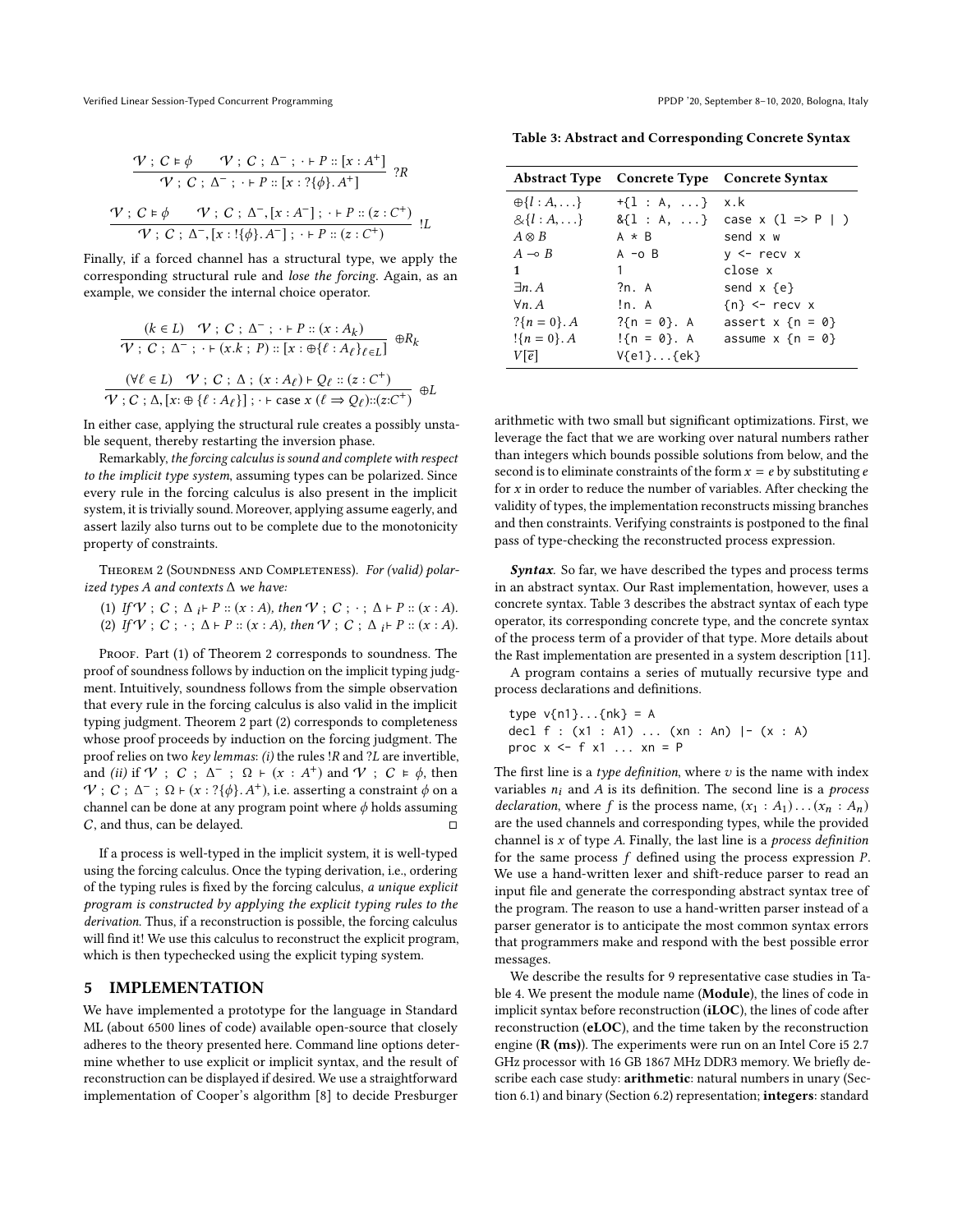<span id="page-9-1"></span>PPDP '20, September 8-10, 2020, Bologna, Italy Ankush Das and Frank Pfenning

| <b>Table 4: Case Studies</b> |  |
|------------------------------|--|
|------------------------------|--|

| Module     | iLOC | eLOC | R(ms) |
|------------|------|------|-------|
| arithmetic | 69   | 143  | 0.353 |
| integers   | 90   | 114  | 0.200 |
| linlam     | 54   | 67   | 0.734 |
| list       | 244  | 441  | 1.534 |
| primes     | 90   | 118  | 0.196 |
| segments   | 48   | 65   | 0.239 |
| ternary    | 156  | 235  | 0.550 |
| theorems   | 79   | 141  | 0.361 |
| tries      | 147  | 308  | 1.113 |
| Total      | 977  | 1632 | 5.280 |

operations on an integer counter; linlam: the linear λ-calculus im-plementation (Section [6.4\)](#page-10-0); list: lists indexed by their size; primes: prime sieve of Eratosthenes; segments: partial lists with constantwork append operation; ternary: natural numbers represented in balanced [6.3;](#page-10-1) theorems: circular [\[13\]](#page-13-15) proofs of simple arithmetic theorems; tries: a trie data structure to store multisets of binary numbers [6.6.](#page-12-1) More details about each module can be found in the Rast system description [\[11\]](#page-13-7) or the open-source repository [\[27\]](#page-14-9).

The two main observations from Table [4](#page-9-1) are  $(i)$  reconstruction reduces a significant amount of programmer overhead. The reconstructed code is almost twice in size compared to the implicit code, and (ii) reconstruction is very efficient. The forcing calculus completely eliminates any backtracking in the reconstruction process, thus converting an exponential task to a linear one. Moreover, the forcing calculus does not even need to solve arithmetic constraints to reconstruct the refinement constructs, further improving its efficiency.

#### <span id="page-9-0"></span>6 EXAMPLES

We draw some representative examples from our case studies and study their key properties. In particular, we describe how our arithmetic refinements can help in lightweight verification and complexity analysis of standard concurrent programs.

#### <span id="page-9-2"></span>6.1 Unary Natural Numbers

As a first simple example consider natural numbers in unary form, as usually defined in Peano arithmetic.

type nat =  $+\{$  zero : 1, succ : nat }

A process  $P$  :: ( $c$  : nat) is required to send a stream of succ labels, possibly followed by zero and close. Except for the infinite stream of succ labels, every such stream represents a natural number. We can force finiteness and also track the value of the natural number by indexing the type.

type  $nat{n} = +{$  zero :  $?{n = 0}$ . 1, succ :  $?{n > 0}.$  nat ${n-1}$  }

A process  $P :: (c : nat[i])$  will now send exactly i succ labels followed by zero and close.

We can use indexing to verify the correctness of some simple processes. We start with "constructor" processes zero and succ that correspond to the given labels.

$$
\begin{array}{ll}\n\text{decl zero}: & |-(x : \text{nat}\{\emptyset\}) \\
\text{decl succ}\{n\} : (y : \text{nat}\{n\}) & |-(x : \text{nat}\{n+1\})\n\end{array}
$$

proc x <- zero = x.zero ; close x proc  $x \le -$  succ{n}  $y = x$ . succ ;  $x \le -\frac{1}{y}$ 

The type of succ ensures that it definitely increments the value of the input. Slightly more interesting is a half process which is constrained to take an even number of value  $2 * n$  and output a number of value n.

```
decl half{n} : (y : nat{2*n}) |- (x : nat{n})
proc x \le - half{n} y =case y ( zero \Rightarrow wait y ; x.zero ; close x
          | succ => case y ( % no branch for zero
                       succ => x.succ ; x \leftarrow \text{half}\{n-1\} \vee)
```
Since  $y : nat[2 * n]$  initially, in the succ branch, the type of y becomes nat[2∗n−1], thus guaranteeing that the inner zero branch is now impossible since  $2 * n - 1 \neq 0$ . Reconstruction will fill in the branch for zero in the inner case and mark it as impossible, which is then verified by the type checker. Again, type-checking verifies correctness of this implementation.

#### <span id="page-9-3"></span>6.2 Binary Natural Numbers

Representing natural numbers in binary form is somewhat more complicated. We represent a number by a stream of bits b0 and b1, terminated by e. The least significant bit comes first so that, for example, the number  $6 = (110)<sub>2</sub>$  is represented by the sequence of labels b0 ; b1 ; b1 ; e.

type bin =  $+$ { b0 : bin, b1 : bin, e : 1 }

To capture the value of the number, we note that if  $c : \text{bin}[n]$  then after sending b0 along c, the channel should now have type bin[ $n/2$ ] (and  $n$  would have to have been even). However, the integer division operator is not directly part of Presburger arithmetic, but can be expressed using an existential quantifier: if b0 is sent along  $c : bin[n]$ then there exists a k such that  $n = 2 * k$  and the remaining stream has type  $bin[k]$ . In addition, we would like to rule out leading zeros (which are actually "trailing" in this representation) and we achieve this by requiring that  $n > 0$  in the case of **b0**.

\n
$$
\text{type bin}\{n\} = \frac{1}{60} : ?\{n > 0\}.
$$
\n  
\n $\text{?k. } ?\{n = 2*k\}.$ \n  
\n $\text{bin}\{k\}, \quad \text{bl. } ?\{n = 2*k + 1\}.$ \n  
\n $\text{bin}\{k\}, \quad \text{el. } ?\{n = 0\}.$ \n  
\n $\text{?l. } ?\{n = 2*k + 1\}.$ \n  
\n $\text{bin}\{k\}, \quad \text{el. } ?\{n = 0\}.$ \n  
\n $\text{?l. } ?\{n = 0\}.$ \n  
\n $\text{?l. } ?\{n = 0\}.$ \n  
\n $\text{?l. } ?\{n = 0\}.$ \n  
\n $\text{?l. } ?\{n = 0\}.$ \n  
\n $\text{?l. } ?\{n = 0\}.$ \n  
\n $\text{?l. } ?\{n = 0\}.$ \n  
\n $\text{?l. } ?\{n = 0\}.$ \n  
\n $\text{?l. } ?\{n = 0\}.$ \n  
\n $\text{?l. } ?\{n = 0\}.$ \n  
\n $\text{?l. } ?\{n = 0\}.$ \n  
\n $\text{?l. } ?\{n = 0\}.$ \n  
\n $\text{?l. } ?\{n = 0\}.$ \n  
\n $\text{?l. } ?\{n = 0\}.$ \n  
\n $\text{?l. } ?\{n = 0\}.$ \n  
\n $\text{?l. } ?\{n = 0\}.$ \n  
\n $\text{?l. } ?\{n = 0\}.$ \n  
\n $\text{?l. } ?\{n = 0\}.$ \n  
\n $\text{?l. } ?\{n = 0\}.$ \n  
\n $\text{?l. } ?\{n = 0\}.$ \n  
\n $\text{?l. } ?\{n = 0\}.$ \n  
\n $\text{?l. } ?\{n = 0\}.$ \n  
\n $\text{?l. } ?\{n = 0\}.$ \n  
\n $\text{?l.$ 

Recall that ?k is concrete syntax for ∃k.

Now the successor process will have to implement the carry familiar from binary addition. That's done by a recursive call to the successor process on the remaining bit sequence. Again, the types guarantee the correctness of the code.

```
decl bzero : . |- (x : bin{0})
decl bsucc{n} : (x : bin{n}) |- (y : bin{n+1})
```

```
proc x <- bzero = x.e ; close x
```

```
proc y \le - bsucc{n} x =case x ( b0 \implies {k} < - recv x ;
                   y.b1 ; send y {k} ;
                   y \le -\ge x| b1 => \{k\} <- recv x ;
```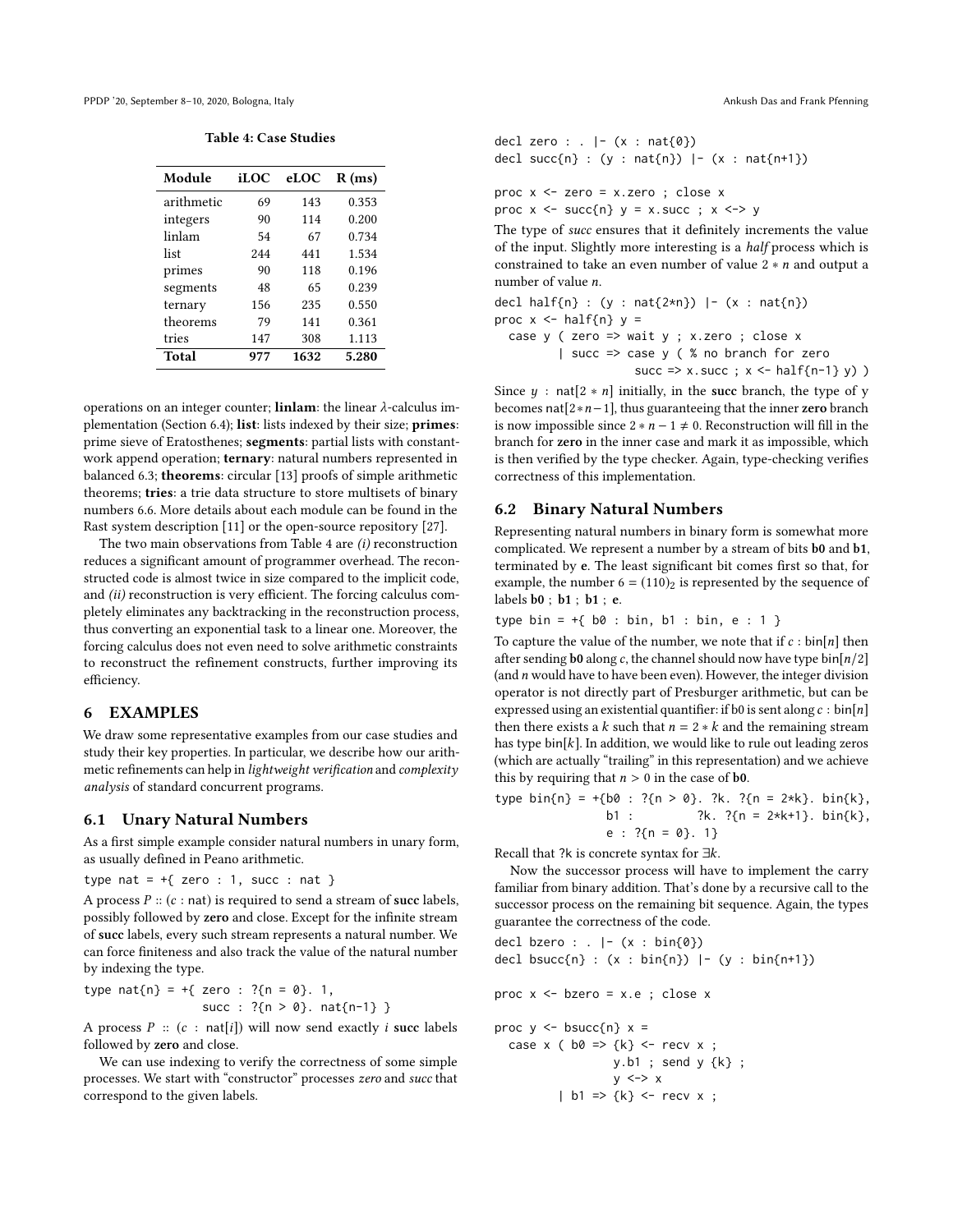$$
y.b0 ; send y {k+1} ;y < - bsucc{k} x| e => y.b1 ; send y {0} ;y.e ; wait x ; close y )
$$

Because the quantifiers require explicit witnesses (rather than being reconstructed), this process has to send and receive a suitable  $k$ in each branch. If we know that the witness is computationally irrelevant (currently the case in Rast), no actual  $k$  has to be sent or received when the program executes.

# <span id="page-10-1"></span>6.3 Balanced Ternary Representation

We can represented integers (not just natural numbers) in balanced ternary form which is defined using three digits:  $-1$ , 0, and  $+1$ . If we disallow leading zeros, this representation of integers is unique. Here, we face the difficulty that our index domain consists of natural numbers, not arbitrary integers, so we index each ternary number by two values a and b where tern[ $a, b$ ] represents an integer with value  $a - b$ . If we don't bother preventing leading zeros, we get the following type

```
type tern{a}{b} =
 +{ m1 : ?c. ?d. ?{a+3*d+1 = 3*c+b}. tern{c}{d},
    z0 : ?c. ?d. ?{a+3*d} = 3*c+b}. tern{c}{d},
    p1 : ?c. ?d. ?{a+3*d} = 3*c+b+1}. tern{c}{d},
     e : ?{a = b}. 1 }
```
where m1 represents digit −1, z0 represents digit 0, and p1 represents digit +1. Looking at the first line, for example, balanced ternary means the digit  $-1$  (m1) implies  $a-b = 3*(c-d)-1$ , which we normalize to the constraint  $a + 3 * d + 1 = 3 * c + b$  to avoid side conditions on the natural numbers  $a$  and  $b$ . Similar calculations apply for the other digits. The empty sequence  $e$  represents the number 0, that is  $a - b = 0$ .

As an example, we define the predecessor process, which is quite simple, except that we have to send and receive the witnesses  $c$  and d. The carry occurs only in the case of m1.

```
decl pred{a}{b} : (x : term{a}{b}) | - (y : term{a}{b+1})proc y \leq - pred{a}{b} x =case x ( m1 => {c} <- recv x ; {d} <- recv x ;
                   y.p1 ; send y {c} ; send y {d+1} ;
                   y \leq-pred{c}{d}| z0 \Rightarrow \{c\} \leq r recv x ; \{d\} \leq r recv x ;
                   y.m1 ; send y {c} ; send y {d} ;
                   y \le -\ge x| p1 \Rightarrow \{c\} <- recv x ; \{d\} <- recv x ;
                   y.z0 ; send y {c} ; send y {d} ;
                   y \le -\ge x| e => y.m1 ; send y {0} ; send y {0} ;
                  y.e ; wait x ; close y
          \lambda
```
Note that once again, type checking verifies the correctness of this implementation because  $a - (b + 1) = (a - b) - 1$ .

We have the property that tern[a, b] = tern[a + x, b + x], and our type equality algorithm [\[12\]](#page-13-5) recognizes and exploits this equality while type checking. This is different from functional languages with indexed or dependent types, where recursively defined types are usually nominal.

# <span id="page-10-0"></span>6.4 Linear λ-Calculus

An example along entirely different lines is an implementation of the linear λ-calculus and evaluation (weak head normalization) of terms. It illustrates a number of different techniques from the other examples in paper. We use higher-order abstract syntax, representing linear abstraction in the object language by a process receiving a message corresponding to its argument.

type  $exp = f \$   $1am : exp -o exp$ , app :  $exp * exp$  }

We would like evaluation to return a value (a  $λ$ -abstraction), so we take advantage of the structural nature of types (allowing us to reuse the label lam) to define the value type.

```
type val = +{ lam : exp -o exp }
```
We have that val is a subtype of exp, but we actually to not take advantage of this fact (the current implementation of Rast does not support subtyping). We can derive straightforward constructors apply for expressions and lambda for values (we do not need the corresponding constructor for expressions).

```
decl apply : (e1 : exp) (e2 : exp) |- (e : exp)proc e \leftarrow apply e1 e2 =e.app ; send e e1 ; e <-> e2
```

```
decl lambda : (f : exp -o exp) |- (v : val)
proc v \le - lambda f = v.lam; v \le -> f
```
As a simple example, here is the representation of a combinator to swap the arguments to a function.

```
(*\; swap = \{f. \setminus x. \setminus y. (f y) x *)\}decl swap : \vert - \vert (e : exp)
proc e \le - swap =
  e.lam ; f \leq - recv e ;
  e.lam ; x \le - recv e ;
  e.lam ; y \leq - recv e ;
  fy \leq - apply f \ y;
  e \leftarrow apply fy xEvaluation is now the following very simple process.
decl eval : (e : exp) |-(v : val)proc v \le eval e =
```
case e ( 
$$
\text{lam} \Rightarrow v < - \text{ lambda e}
$$

\n| app => e1 < - \text{recv} e ; % e = e2

\nv1 < - \text{ eval} e1 ;

\ncase v1 (  $\text{lam} \Rightarrow \text{send} v1 e$  ;

\nv < - \text{eval} v1 ) )

If e sends a lam label, we just rebuild the expression as a value. If e sends an app label then e represents a linear application  $e_1 e_2$ and the continuation has type exp ⊗ exp. This means we receive a channel representing  $e_1$  and the continuation (still called  $e$ ) behaves like  $e_2$ . We note this with a comment in the source. We then evaluate  $e_1$  which exposes a  $\lambda$ -expression along the channel  $v_1$ . We send  $e$  along  $v_1$ , carrying out the reduction via communication. The result of this (still called  $v_1$ ) is evaluated to yield the final value  $v$ . This particular call-by-name strategy has practically no parallelism; modeling parallel evaluation requires a small modification of the representation with lam : val ⊸ exp and an inclusion of values in expressions. We would now like to prove that the value of a linear λ-expression is smaller than or equal to the original expression. At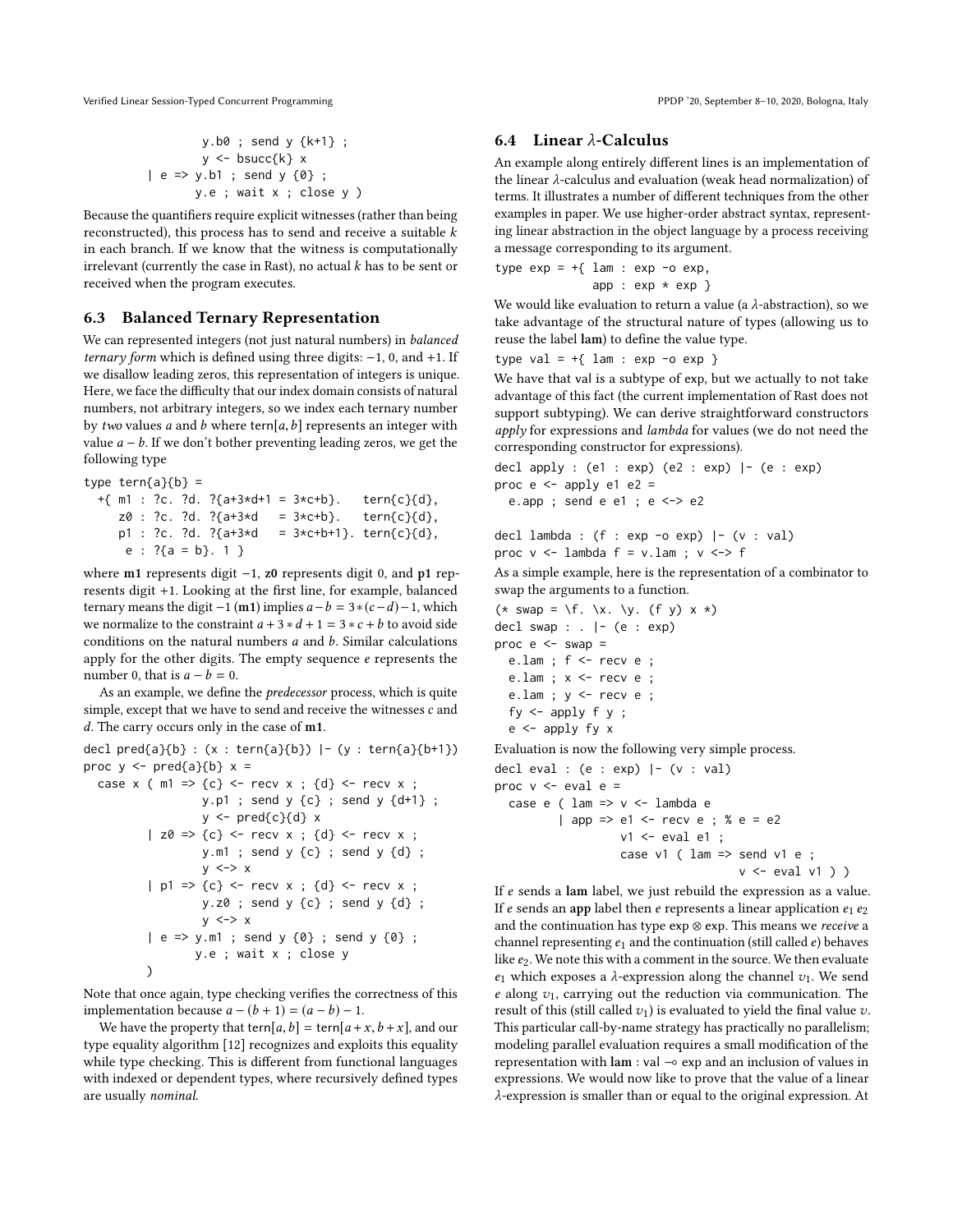the same time we would like to rule out a class of so-called exotic terms in the representation, which are possible due to the presence of recursion in the metalanguage. We achieve this by indexing the types exp and val with their size. For an application, this is easy: the size is one more than the sum of the sizes of the subterms.

type  $exp\{n\} = +\{$  lam : ... app : ?n1. ?n2. ?{n = n1+n2+1}. exp{n1} \* exp{n2} }

The size  $n_2 + 1$  of a  $\lambda$ -expression is one more than the size  $n_2$  of its body, but what is that in our higher-order representation? The body is a linear function takes an expression of size  $n_1$  and then behaves like an expression of size  $n_1 + n_2$ . Solving for  $n_2$  then gives use the following type definitions and types for the constructor processes.

```
type exp{n} =
+{lam : ?{n > 0}. !n1.exp{n1} -o exp{n1+n-1},
    app : ?n1. ?n2. ?{n = n1+n2+1}. exp{n1} * exp{n2}}
```

```
type val{n} =
+{ lam : ?{n > 0}. !n1.exp{n1} -o exp{n1+n-1} }
```

```
decl apply{n1}{n2} :
```

```
(e1 : exp{n1}) (e2 : exp{n2}) |- (e : exp{n1+n2+1})decl lambda{n2} :
```

```
(f : !n1. exp{n1} - o exp{n1+n2}) |- (v : val{n2+1})
```
The universal quantification over  $n_1$  in the type of lam is important, because a linear λ-expression may be applied to an argument of any size. We also cannot predict the size of the result of evaluation, so we have to use existential quantification: The value of an expression of size *n* will have size *k* for some  $k \leq n$ .

decl eval{n} : (e : exp{n}) | - (v : ?k. ?{k <= n}. val{k}) Because witnesses for quantifiers are not reconstructed, the evaluation process has to send and receive suitable sizes.

```
proc v \le -\text{eval{n}} e =case e ( lam \Rightarrow send v \{n\};
                    v <- lambda{n-1} e
          | app => \{n1\} <- recv e ;
                    {n2} <- recv e ;
                     e1 <- recv e ;
                     v1 <- eval{n1} e1 ;
                     {k2} <- recv v1 ;
               case v1 ( lam \Rightarrow send v1 \{n2\} ;
                                   send v1 e ;
                                   v2 <- eval{n2+k2-1} v1 ;
                                   {1} <- recv v2 ;
                                   send v \{1\}; v \le v \le v \le v)
```
Type-checking now verifies that if evaluation terminates, the resulting value is smaller than the expression (or of equal size). This comes down to deciding certain chains of linear inequalities.

For readers familiar with ergometric types [\[10\]](#page-13-8), we show how we can bound the number of reductions using an amortized analysis of work. For this, we assign 1 erg (unit of potential) to each  $\lambda$ expression. Our cost model is that all operations are free, except the equivalent of a  $β$ -reduction which costs 1 erg. Because transfer of potential is reconstructed, the program is very close to the original, size-free program.

```
type exp = +\{ lam : | > exp -o exp,
               app : exp * exp}
type val = +{ lam : |> exp -o exp }
decl apply : (e1 : exp) (e2 : exp) |- (e : exp)proc e \leftarrow apply e1 e2 =e.app ; send e e1 ; e <-> e2
decl lambda : (f : exp -o exp) |\{1\} - (v : val)proc v \le - lambda f =v.lam; v \leq v f
decl eval : (e : exp) |- (v : val)
proc v \le - eval e =case e ( lam => v <- lambda e
          | app => e1 <- recv e ; % e = e2
                    v1 \leftarrow \text{eval} \text{el} ;
                    case v1 ( lam \Rightarrow work;
                                        send v1 e ; % beta
                                        v \leftarrow \text{eval } v1))
```
Type-checking here verifies that the reduction of a given expression with *n*  $\lambda$ -abstractions to a value performs at most  $k < n \beta$ reductions, with a potential of n−k for further reductions remaining in the value. This means that there are exactly  $n - k \lambda$ -abstractions remaining in the result.

As a final variation on the theme of the linear λ-calculus we show an implementation suitable for parallel evaluation of terms. Because we would like to evaluate the body of a  $\lambda$ -abstraction in parallel with the argument, we have to pass a channel promising a value to an abstraction. These considerations yield the type

```
type exp = +\{ app : exp * exp ,val : val }
type val = +{ lam : val -o exp }
```
Here, the constructor val implements the inclusion of a value in an arbitrary expression. From this basic observation, the code for evaluation follows the previous pattern.

```
decl eval : (e : exp) | - (v : val)proc v \le - eval e =case e ( val \Rightarrow v \iff e| app => e1 <- recv e ; % e = e2v1 \le eval e1 ;
                     v2 \le eval e ;
                     case v1 ( lam \Rightarrow send v1 v2 ;
                                          v \leftarrow \text{eval } v1))
```
The key point is that the evaluation of  $e$  with destination  $v_2$  (which represents the argument to the function) is started early and proceeds in parallel with the evaluation of  $e_1$  and, once that is finished, the body of the function  $(v_1)$ , in the final tail call). This version can also be annotated to track size and other information in a manner that is analogous to the more sequential versions of eval.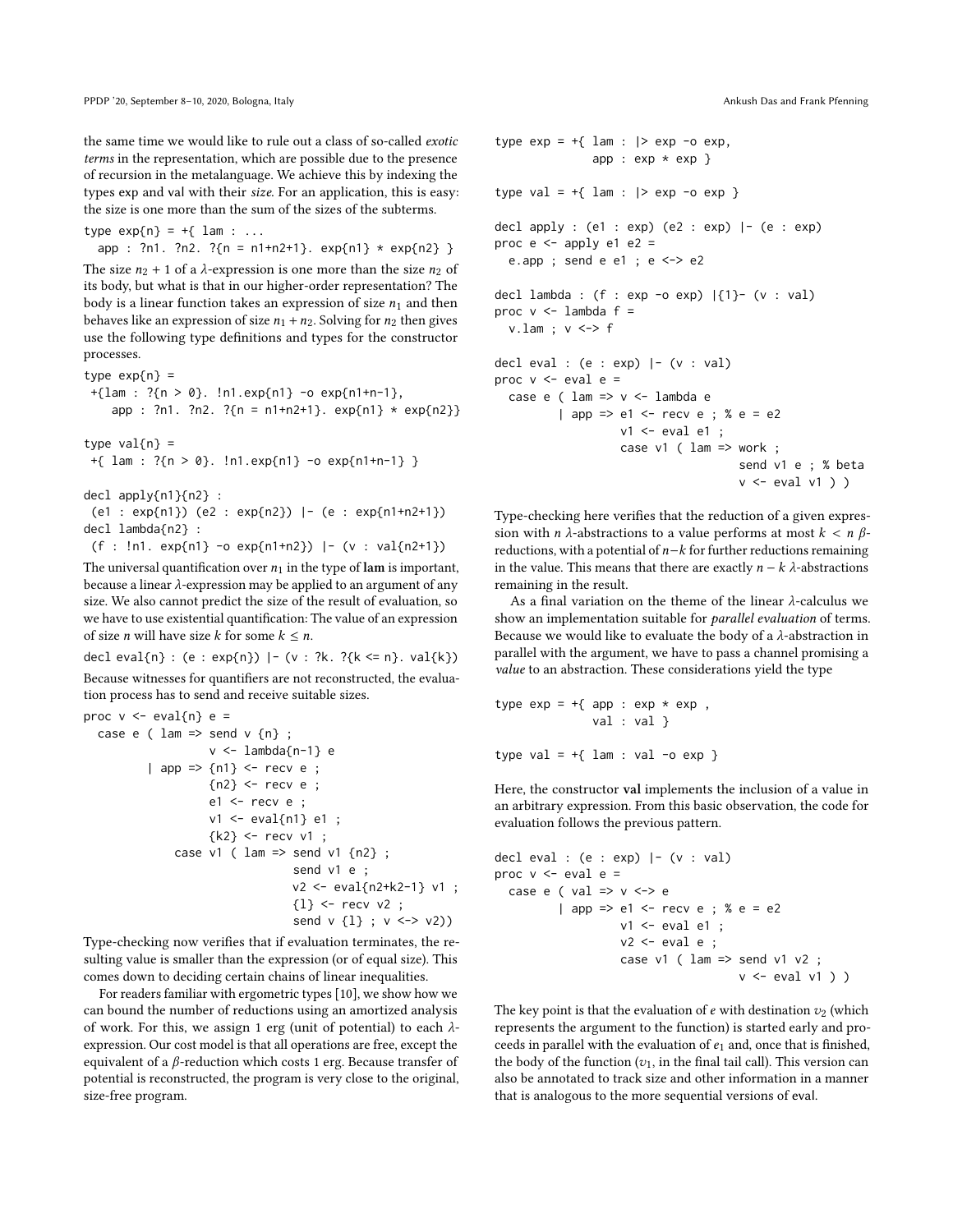#### 6.5 A Binary Counter

A binary counter has an internal value of  $n$  and an interface with two operations: increment (inc message) and obtain the value (val message). Due to linearity, obtaining the value turns the counter into a number in binary form as introduced in Section [6.2.](#page-9-3)

type  $ctr{n} = 8{$  inc :  $ctr{n+1}$ , val : bin{n} }

We represent a counter as a chain of processes, each holding one bit, where the least significant bit faces the client.  $bit0[n]$  represents a bit 0, where the whole counter has value  $2 * n$ . To prevent leading zeros, we require  $n > 0$ . Similarly *bit1*[n] represent a bit 1, where the whole counter has value  $2 * n + 1$ . Finally, *empty* represents the number 0 (an empty sequence of bits).

decl empty : . |- (c : ctr{0}) decl bit0{n|n > 0} : (d : ctr{n}) |- (c : ctr{2\*n}) decl bit1{n} : (d : ctr{n}) |- (c : ctr{2\*n+1})

The implementation of counters is entirely straightforward.

```
proc c \le - empty =
  case c ( inc \Rightarrow c0 \leq empty ;
                     c <- bit1{0} c0
           | val \Rightarrow c.e ; close c )proc c \le - \text{bit0}{n} d =
  case c ( inc => c <- bit1{n} d
           | val => c.b0 ; send c \{n\};
                     d.val ; c \leq b d )
proc c \le - \text{bit1}{n} d =case c ( inc \Rightarrow d.inc ;
                     c <- bit0{n+1} d
           | val => c.b1 ; send c {n} ;
                     d.val ; c \leq b d )
```
The type checker verifies several properties, including that sending an inc message to the counter will indeed increment its value, and that requesting its value with the val message will return a binary number with the correct value.

# <span id="page-12-1"></span>6.6 A Trie for Multisets of Natural Numbers

We now implement multisets of natural numbers (in binary form). One of the key questions is how to maintain linearity in the design of the data structure and interface. For example, should we be able to delete an element from the trie, not knowing a priori if it is even in the trie? To avoid exceedingly complex types to account for these situations, the process maintaining a trie offers an interface with two operations: insert (label ins) and delete (label del). We index the type trie[n] with the number of elements in the trie, so inserting an element always increases  $n$  by 1. If the element is already present, we just add 1 to its multiplicity. Deleting an element actually removes all copies of it and returns its multiplicity m. If the element is not in the trie, we just return a multiplicity of  $m = 0$ . In either case, the trie contains  $n - m$  elements afterwards.

```
type \text{trie}\{\text{n}\} =
```

```
&{ins : !k. bin{k} -o trie{n+1},
```

```
del : !k. bin{k} -o ?m. ?{m <= n}. bin{m} * trie{n-m}}
```
This type requires universal quantification over  $k$ , (written  $!k$ ) which is the value of the number inserted into or deleted from the trie on each interaction (which is arbitrary).

The basic idea of the implementation is that each bit in the number  $x : bin[k]$  addresses a subtrie: if it is **b0** we descend into the left subtrie, if it is b1 we descent into the right subtrie. If it is  $e$  we have found (or constructed) the node corresponding to  $x$ and we either increase its multiplicity (for insert), or respond with its multiplicity and set the new multiplicity to zero (for delete). We have two forms of processes: a leaf with zero elements and an interior node with  $n_0 + m + n_1$  elements (where  $n_0$  and  $n_1$  and the number of elements in the left and right subtries, and  $m$  is the multiplicity of the number corresponding to this node in the trie).

```
decl leaf : . |- (t : trie{0})
decl node{n0}{m}{n1} :
     (1 : \text{trie} \{n0\}) (c : \text{ctr} \{m\}) (r : \text{trie} \{n1\})|- (t : trie{n0+m+n1})
```
The code is somewhat repetitive, so we only show the code for inserting an element into an interior node.

```
proc t < - node{n0}{m}{n1} l c r =
  case t ( ins => \{k\} <- recv t;
              x \le - recv t;
              case x ( b0 \Rightarrow{k' } < - recv x ;
                        l.ins ; send l {k'} ; send l x ;
                        t <- node{n0+1}{m}{n1} l c r
                      | b1 \Rightarrow\{k'\} <- recv x ;
                        r.ins ; send r \{k'\} ; send r x ;
                        t <- node{n0}{m}{n1+1} l c r
                      | e =>
                        wait x ;
                        c.inc ;
                        t <- node{n0}{m+1}{n1} l c r )
    | del => ...)
```
What does type-checking verify in this case? It shows that the number of elements in the trie increases and decreases as expected for each insert and delete operation. On the other hand, it does not verify that the correct multiplicities are incremented or decremented, which is beyond the reach of the current type system.

# <span id="page-12-0"></span>7 FURTHER RELATED WORK

Languages with index refinements such as Zenger's [\[37\]](#page-14-11), DML [\[36\]](#page-14-12) or, more recently, Granule [\[23\]](#page-14-13) (to name just three of them) were developed in the realm of functional languages. Bidirectional type checking was developed in part to tame the complexity of type checking in DML, which, as a functional language, exhibited an analogy to natural deduction. As this paper demonstrates, matters are simpler in some respects when the underlying language is based on the sequent calculus: type checking is very naturally bidirectional and therefore robust under refinement. On the other hand, session types are generally structural rather than nominal, and that complicates matters to the extent that the underlying type equality becomes undecidable [\[12\]](#page-13-5), even if we restrict ourselves to universal prefix quantifiers. Fortunately, our experience shows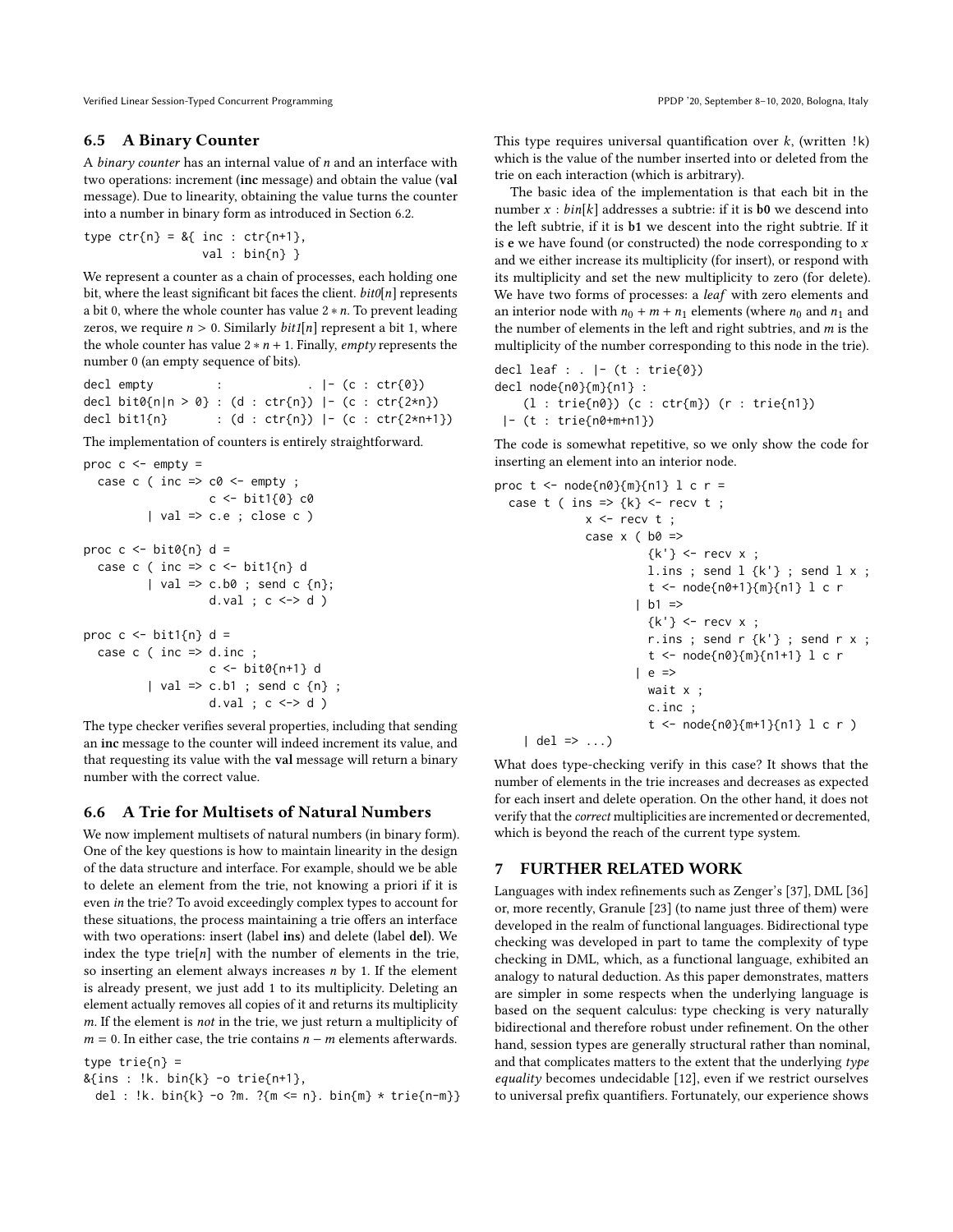that the algorithm for type equality we proposed in prior work and implemented in Rast [\[11\]](#page-13-7) is quite robust.

Label-dependent session types [\[29\]](#page-14-5) also integrate session types indexed by natural numbers. However, they use a fixed schema of iteration and specific unfolding equality on types, which seems to apply only in a small number of our examples.

LiquidPi [\[19\]](#page-13-16) also refines a language of session types, but limits itself to refining basic data types rather than equirecursively defined session types. As a result, in their language even full type inference is decidable (under some assumptions on the constraint domain), but it cannot express many of our motivating examples. A similar refinement system designed for dynamic monitoring rather than static checking has been proposed by Gommerstadt et al. [\[17,](#page-13-4) [18\]](#page-13-17). Also related is a system by Wu and Xi [\[35\]](#page-14-14), which only mentions recursive session types as a possible extension, but does not investigate its properties. Zhou et al. [\[38,](#page-14-15) [39\]](#page-14-16) refine types with arithmetic expression in the context of multiparty session types. In this recursion-free setting, they obtain a decidable notion of typing. Another session typed language with refinements is SePi [\[3,](#page-13-18) [14\]](#page-13-19), where refinements represent capabilities and are therefore quite different from ours.

A step in a different direction is to integrate fully dependent types, which has also been considered with different aims and technical realizations [\[17,](#page-13-4) [24,](#page-14-6) [30,](#page-14-7) [32\]](#page-14-17). Generally, the theory of type equality and type checking in these languages has not yet been developed and, in any case, is likely to be quite different from an algorithm rooted in the decidability of Presburger arithmetic. Also, generally speaking, such languages require proof objects to be communicated (with some specific exceptions [\[17,](#page-13-4) [24\]](#page-14-6)).

#### <span id="page-13-10"></span>8 CONCLUSION

In this paper we have shown how to construct a concurrent programming language over arithmetically indexed binary session types. The message-passing semantics of this language is based on the natural polarity of the quantifiers and associated constraints in linear logic, and thereby follows similar proof-theoretically motivated designs and admits an effective bidirectional type-checking algorithm. The language is quite verbose, which is addressed to some extent by our implicit syntax and reconstruction algorithm which is complete for a large class of types. We have probed the expressive power of our language with several examples, all of which easily check in our implementation.

While the general idea of reconstruction easily extends to ergometric types for expressing amortized complexity, our language for temporal types [\[9\]](#page-13-9) for expressing parallel complexity has so far resisted a similar analysis, in essence because the next-time operator affects multiple channels at once and its proof-theoretic properties are not as uniform as those for the types treated here. We would like to explore if a similar reconstruction algorithm can nevertheless be devised.

Other natural generalizations we intend to pursue are richer constraint domains and mixed linear/nonlinear languages [\[4\]](#page-13-20), perhaps all the way to adjoint session types [\[25,](#page-14-10) [26\]](#page-14-18). These would open up a whole new class of examples that are difficult or impossible to express in a purely linear language such as Rast is at present.

#### ACKNOWLEDGMENTS

This article is based on research supported by the National Science Foundation under SaTC Award 1801369, CAREER Award 1845514 and Grant No. 1718276.

#### **REFERENCES**

- <span id="page-13-3"></span>[1] Bernardo Almeida, Andreia Mordido, and Vasco T. Vasconcelos. 2020. Deciding the Bisimilarity of Context-Free Session Types. In 16th International Conference on Tools and Algorithms for the Construction and Analysis of Systems (TACAS 2020), A. Biere and D. Parker (Eds.). Springer LNCS 12079, Dublin, Ireland, 39–56.
- <span id="page-13-6"></span>[2] Jean-Marc Andreoli. 1992. Logic Programming with Focusing Proofs in Linear Logic. Journal of Logic and Computation 2 (1992), 297–347.
- <span id="page-13-18"></span>[3] Pedro Baltazar, Dimitris Mostrous, and Vasco T. Vasconcelos. 2012. Linearly Refined Session Types. In International Workshop on Linearity (LINEARITY 2012), S. Alves and I. Mackie (Eds.). EPTCS 101, Tallinn, Estonia, 38–49.
- <span id="page-13-20"></span>[4] Nick Benton. 1994. A Mixed Linear and Non-Linear Logic: Proofs, Terms and Models. In Selected Papers from the 8th International Workshop on Computer Science Logic (CLS'94), Leszek Pacholski and Jerzy Tiuryn (Eds.). Springer LNCS 933, Kazimierz, Poland, 121–135. An extended version appears as Technical Report UCAM-CL-TR-352, University of Cambridge.
- <span id="page-13-1"></span>Luís Caires and Frank Pfenning. 2010. Session Types as Intuitionistic Linear Propositions. In Proceedings of the 21st International Conference on Concurrency Theory (CONCUR 2010), P.Gastin and F.Laroussinie (Eds.). Springer LNCS 6269, Paris, France, 222–236.
- <span id="page-13-2"></span>[6] Luís Caires, Frank Pfenning, and Bernardo Toninho. 2014. Linear Logic Propositions as Session Types. Mathematical Structures in Computer Science 760 (11 2014).
- <span id="page-13-12"></span>[7] Iliano Cervesato and Andre Scedrov. 2009. Relating state-based and process-based concurrency through linear logic (full-version). Information and Computation 207, 10 (2009), 1044 – 1077.<https://doi.org/10.1016/j.ic.2008.11.006> Special issue: 13th Workshop on Logic, Language, Information and Computation (WoLLIC 2006).
- <span id="page-13-14"></span>[8] David C Cooper. 1972. Theorem proving in arithmetic without multiplication. Machine intelligence 7, 91-99 (1972), 300.
- <span id="page-13-9"></span>Ankush Das, Jan Hoffmann, and Frank Pfenning. 2018. Parallel Complexity Analysis with Temporal Session Types. Proc. ACM Program. Lang. 2, ICFP, Article 91 (July 2018), 30 pages.<https://doi.org/10.1145/3236786>
- <span id="page-13-8"></span>[10] Ankush Das, Jan Hoffmann, and Frank Pfenning. 2018. Work Analysis with Resource-Aware Session Types. In Proceedings of the 33rd Annual ACM/IEEE Symposium on Logic in Computer Science (Oxford, United Kingdom) (LICS '18). ACM, New York, NY, USA, 305–314.<https://doi.org/10.1145/3209108.3209146>
- <span id="page-13-7"></span>[11] Ankush Das and Frank Pfenning. 2020. Rast: Resource-Aware Session Types with Arithmetic Refinements (System Description). In 5th International Conference on Formal Structures for Computation and Deduction (FSCD 2020) (Leibniz International Proceedings in Informatics (LIPIcs), Vol. 167), Zena M. Ariola (Ed.). Schloss Dagstuhl–Leibniz-Zentrum für Informatik, Dagstuhl, Germany, 33:1– 33:17.<https://doi.org/10.4230/LIPIcs.FSCD.2020.33>
- <span id="page-13-5"></span>[12] Ankush Das and Frank Pfenning. 2020. Session Types with Arithmetic Refinements. arXiv[:2005.05970](https://arxiv.org/abs/2005.05970) [cs.PL]
- <span id="page-13-15"></span>[13] Farzaneh Derakhshan and Frank Pfenning. 2019. Circular Proofs as Session-Typed Processes: A Local Validity Condition. arXiv[:1908.01909](https://arxiv.org/abs/1908.01909) [cs.LO]
- <span id="page-13-19"></span>[14] Juliana Franco and Vasco T. Vasconcelos. 2013. A Concurrent Programming Language with Refined Session Types. In Software Engineering and Formal Methods (SEFM 2013), S. Counsell and M. Núñez (Eds.). Springer LNCS 8368, Madrid, Spain, 15–28.
- <span id="page-13-13"></span>[15] Simon Gay and Malcolm Hole. 2005. Subtyping for session types in the pi calculus. Acta Informatica 42, 2 (01 Nov 2005), 191–225. [https://doi.org/10.1007/s00236-](https://doi.org/10.1007/s00236-005-0177-z) [005-0177-z](https://doi.org/10.1007/s00236-005-0177-z)
- <span id="page-13-11"></span>[16] J. Y. Girard and Y. Lafont. 1987. Linear logic and lazy computation. In TAPSOFT '87, Hartmut Ehrig, Robert Kowalski, Giorgio Levi, and Ugo Montanari (Eds.). Springer Berlin Heidelberg, Berlin, Heidelberg, 52–66.
- <span id="page-13-4"></span>[17] Hannah Gommerstadt. 2019. Session-Typed Concurrent Contracts. Ph.D. Dissertation. Carnegie Mellon University. Available as Technical Report CMU-CS-19-119.
- <span id="page-13-17"></span>[18] Hannah Gommerstadt, Limin Jia, and Frank Pfenning. 2018. Session-Typed Concurrent Contracts. In Programming Languages and Systems, Amal Ahmed (Ed.). Springer International Publishing, Cham, 771–798.
- <span id="page-13-16"></span>[19] Dennis Griffith and Elsa L. Gunter. 2013. LiquidPi: Inferrable Dependent Session Types. In Proceedings of the NASA Formal Methods Symposium. Springer LNCS 7871, 186–197.
- <span id="page-13-0"></span>[20] Kohei Honda. 1993. Types for dyadic interaction. In CONCUR'93, Eike Best (Ed.). Springer Berlin Heidelberg, Berlin, Heidelberg, 509–523.
- Kohei Honda, Vasco T. Vasconcelos, and Makoto Kubo. 1998. Language primitives and type discipline for structured communication-based programming. In Programming Languages and Systems, Chris Hankin (Ed.). Springer Berlin Heidelberg, Berlin, Heidelberg, 122–138.